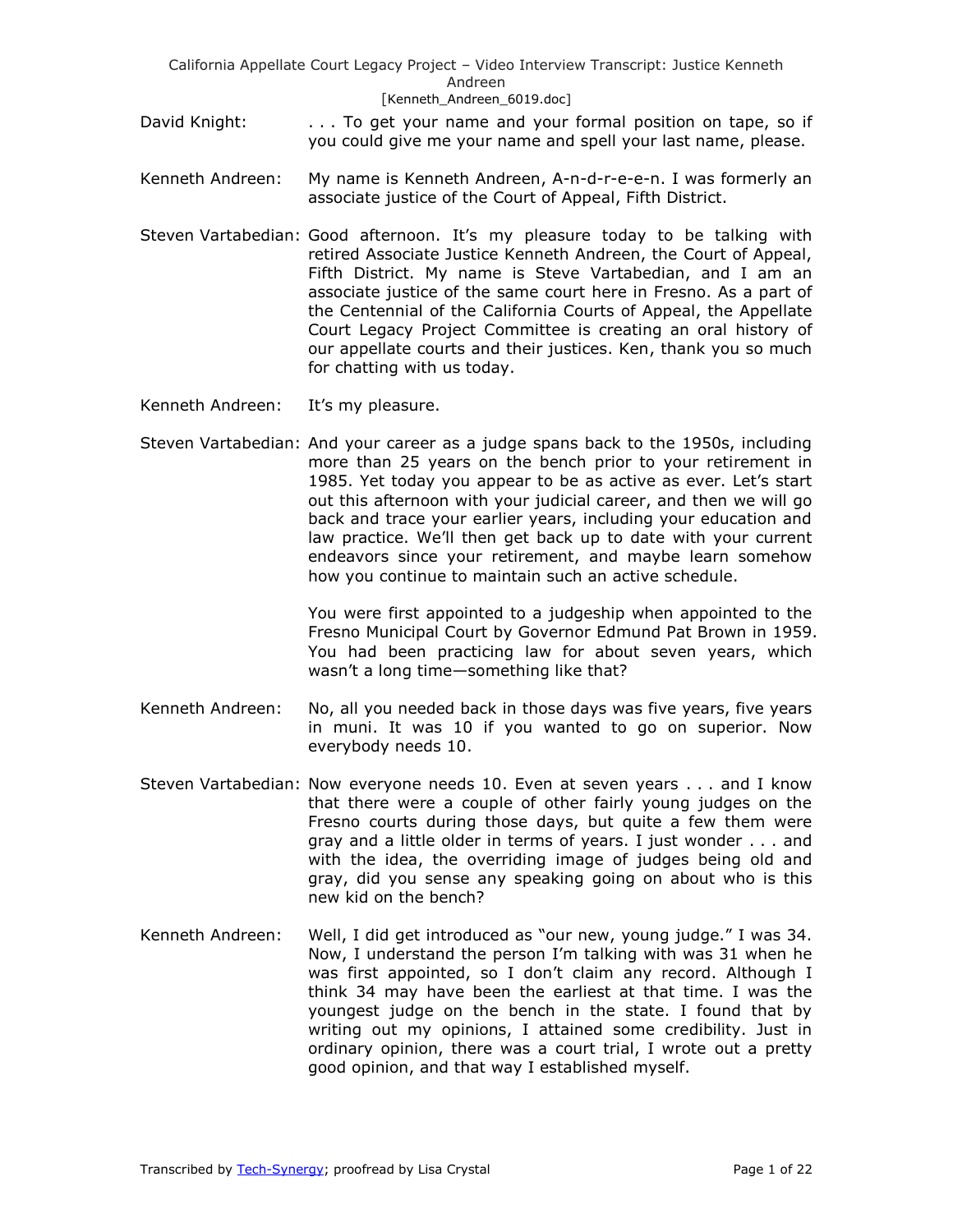- Steven Vartabedian: And certainly over the years that credibility has been further established. But yeah, I know when you start out as a younger judge, sometimes maybe you feel like you need to prove yourself a little bit to the community, the legal community in particular. How did your appointment come about? What was the history behind it? Could you give that?
- Kenneth Andreen: I say, in a self-depreciating way, that a judge is a lawyer who knows the Governor. And I did know Pat Brown. And as you know from what you've done, the best time to become a judge is at age 40; but there was this opening when I was 34 and so I took it because I was afraid there would not be something open when I became 40.
- Steven Vartabedian: Timing certainly is everything. It may not be exactly with one's own plans, but that certainly is true. Now I understand you went from predominantly a civil practice—and as we know, municipal court was very heavy in terms of the criminal caseload. I know I experienced that myself. Did you also go from primarily a civil practice to the municipal court?
- Kenneth Andreen: Yes. I was a civil practitioner. I had a few criminal cases. I was with a firm and our charity was Indians. If an Indian was accused of a crime, we represented that person. I'm talking about American Indians and the Native. So I had some experience, but not very much.
- Steven Vartabedian: Did you do anything in particular to adjust? Did you find you needed to brush up on your criminal law, or was it something pretty natural that as the work came through you found yourself able to get up to speed very quickly?
- Kenneth Andreen: Well, I don't think it was natural. I would find out what my cases were before. Say I had a preliminary hearing; I'd find out what kind of hearing it was and then I would look up in statutes or in jury instructions what the elements of that crime were.

(00:05:00)

And then I would look to see what the holding order was like. I think it was in 832 of the Penal Code—I've forgotten precisely now. And so I would have those magic words of the holding order, and I would have the elements that had to be proven, and so I felt fairly comfortable very soon.

- Steve Vartabedian: So you did your homework. And just knowing you over the years since then, the kind of conscientious person you are, you became very familiar with the work as you approached it, it seems to me.
- Kenneth Andreen: Yes, but it was a lot easier back then. We didn't have all these search and seizure rules. Judge Warren hadn't instituted them all.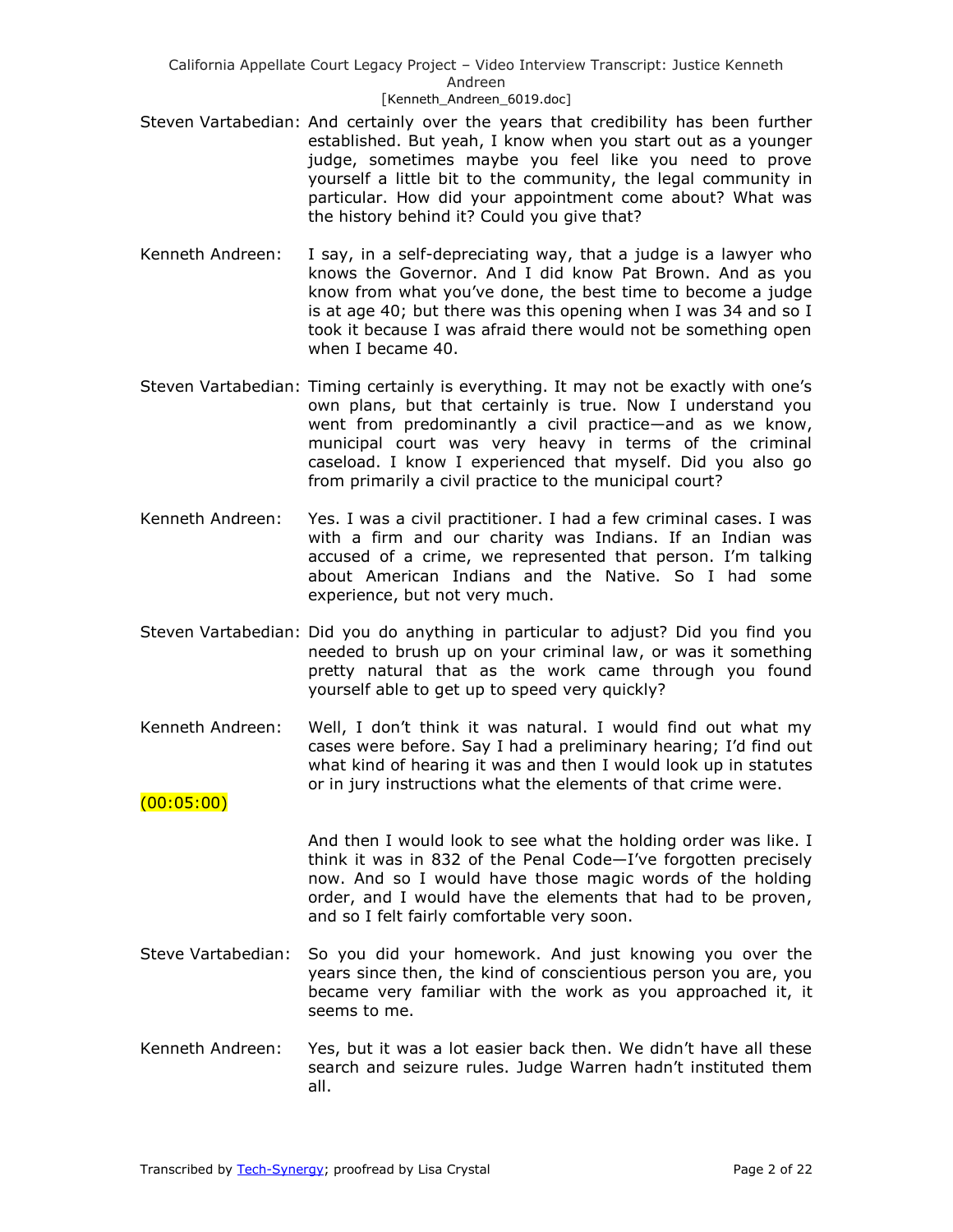- Steve Vartabedian: That's right. We're talking pre-Miranda when you started in the municipal court.
- Kenneth Andreen: That's right, and so things were pretty simple.
- Steve Vartabedian: Yes, and that's interesting. I never really thought of that when I think in terms of 1959 and the differences in confessions and searches and seizures, those kinds of issues. Now in 1961, after you had settled in at the municipal court, a new court located itself in downtown Fresno, the very court that I now sit on and you previously sat on. That was a creature that came into being in 1961, the Fifth District Court of Appeal, which was carved out of the Third and Fourth Districts. As a trial judge at the time, did you sense much attention being given to this event, or was it largely an unnoticed change?
- Kenneth Andreen: Oh no, we paid attention, and we were very proud that Phil Conley, a superior court judge in Fresno, was appointed presiding justice. And then we didn't know the other two judges. I should be talking about me rather than they. I should say "I" rather than "we." But I didn't know Justice Brown, and I didn't know—my God what's his name now?
- Steve Vartabedian: Well, Frederick Stone would be from Tulare County, one of the initial panel; Ralph Brown from, I believe, Stanislaus County, he was a legislator—
- Kenneth Andreen: Somewhere north.
- Steve Vartabedian: The Brown Act is named after Ralph Brown. Our discussion is a little bit about the history of the court in addition to your biography. You do mention that you did have some familiarity with the initial presiding justice, Philip Conley. Could you tell us a little bit about what you knew about him?
- Kenneth Andreen: I respected him more than anybody in the legal business. I'm saying attorneys and judges, professors—I respected him more than anybody else. The beauty of him . . . When he was a trial judge—and I practiced before him before I was appointed judge—I knew when I went down there that he would apply the same law to me as he would anybody else. I felt he was totally neutral. He was very formal, and you better not be late. One time he fined himself for being late. But you learn those rules. This was before 170.6 was available; you just learned the rules of the judge.
- Steve Vartabedian: Fining oneself as a judge—that does take a bit of integrity, doesn't it?
- Kenneth Andreen: He was a wonderful man and a real scholar. His father was a judge also, in Madera County.
- Steve Vartabedian: I didn't know that.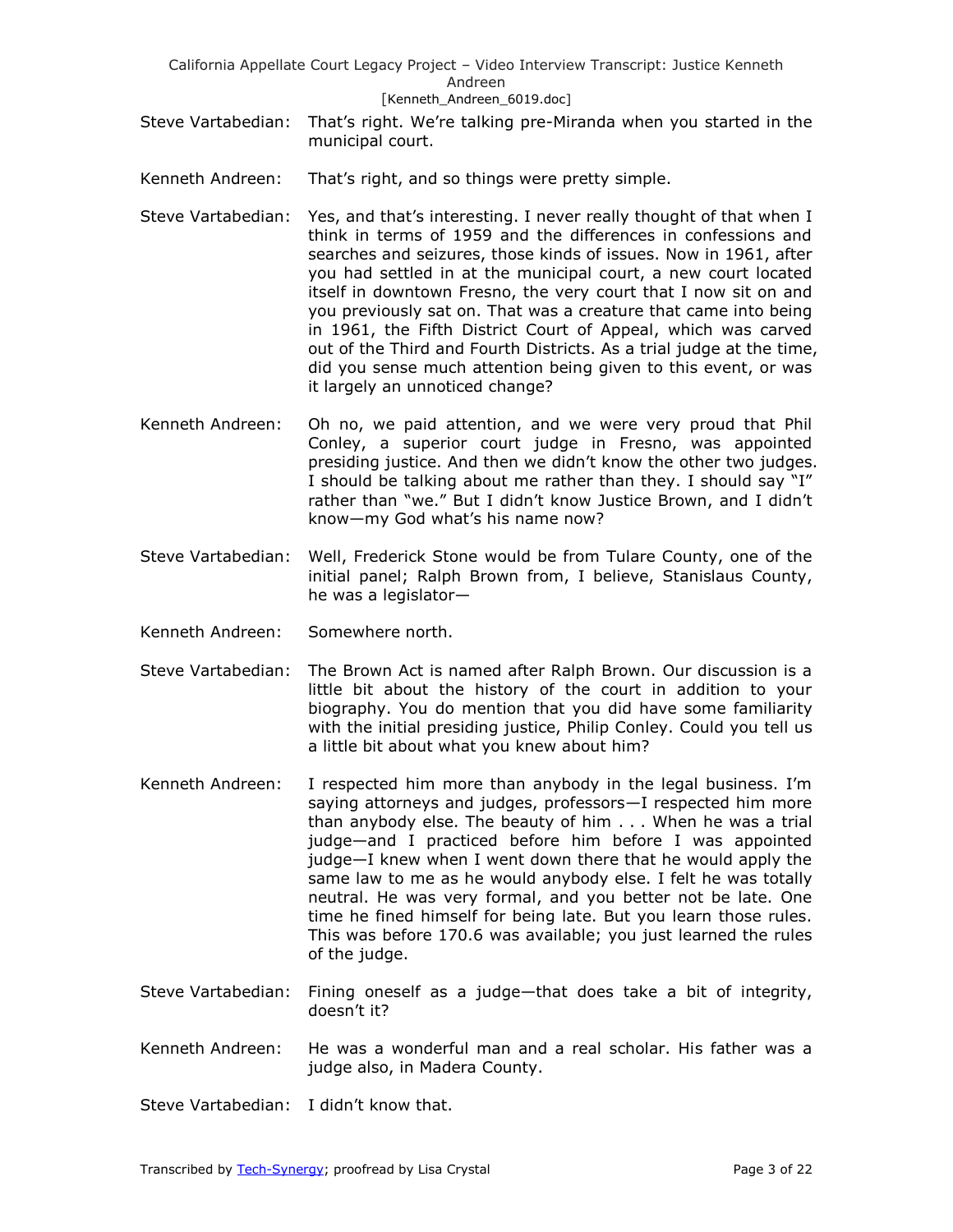Kenneth Andreen: Yeah.

- Steve Vartabedian: It's very interesting. Now, in terms of your service on the municipal court—what did you enjoy the most about the municipal court, which is now no longer in existence, since everything is lumped into the superior court, although that work of course is still done. But what did you enjoy most about it?
- Kenneth Andreen: Well, you mentioned the criminal calendar. I had the arraignment calendar for a while. And we used to put people in jail for being drunk, and we would put them in; for three times they had a light sentence and then the fourth time they got 90 days.

And I began to think about this, and I realized that when they got in there and they became acquainted with other persons who were in on the same charge, all they did was pass time until they could get out and go with their newfound friends to find another bottle of wine—and so it was self-defeating. We were not serving the community, and we were certainly not helping them.

So I started what I called a court-order class. I don't take credit for it. Some AA people came to me and they played a tape of a judge from the Midwest—I've forgotten his name now—and he was explaining how he had this court-order class. So I started that. And I got free coffee, and there was a bakery that gave us free doughnuts, and we met every Monday night. And I wrote a letter to everybody who came; whether they were incarcerated or not, they got a letter from me.

# $(00:10:00)$

And we had modest achievements, enough that the lieutenant in the jail became a fan—he would come over. And because some people who were in and in and in got sober. Now, we had a lot of failures too, but these people were accepting of the court-order class. And maybe they weren't accepting of an AA meeting; maybe they were afraid if they went to an AA meeting they'd meet some people they didn't want or something like this. But anyway, I think that's the best thing I did.

- Steve Vartabedian: That's truly amazing, because nowadays we read about a lot of these programs—drug court and also various programs like that. So that sounds like it was maybe ahead of its time; but it was certainly a very innovative idea.
- Kenneth Andreen: I kept on. We were supposed to change calendars every three months, and I asked the judges if they'd let me stay. And of course they were happy to have me stay, and so I stayed for a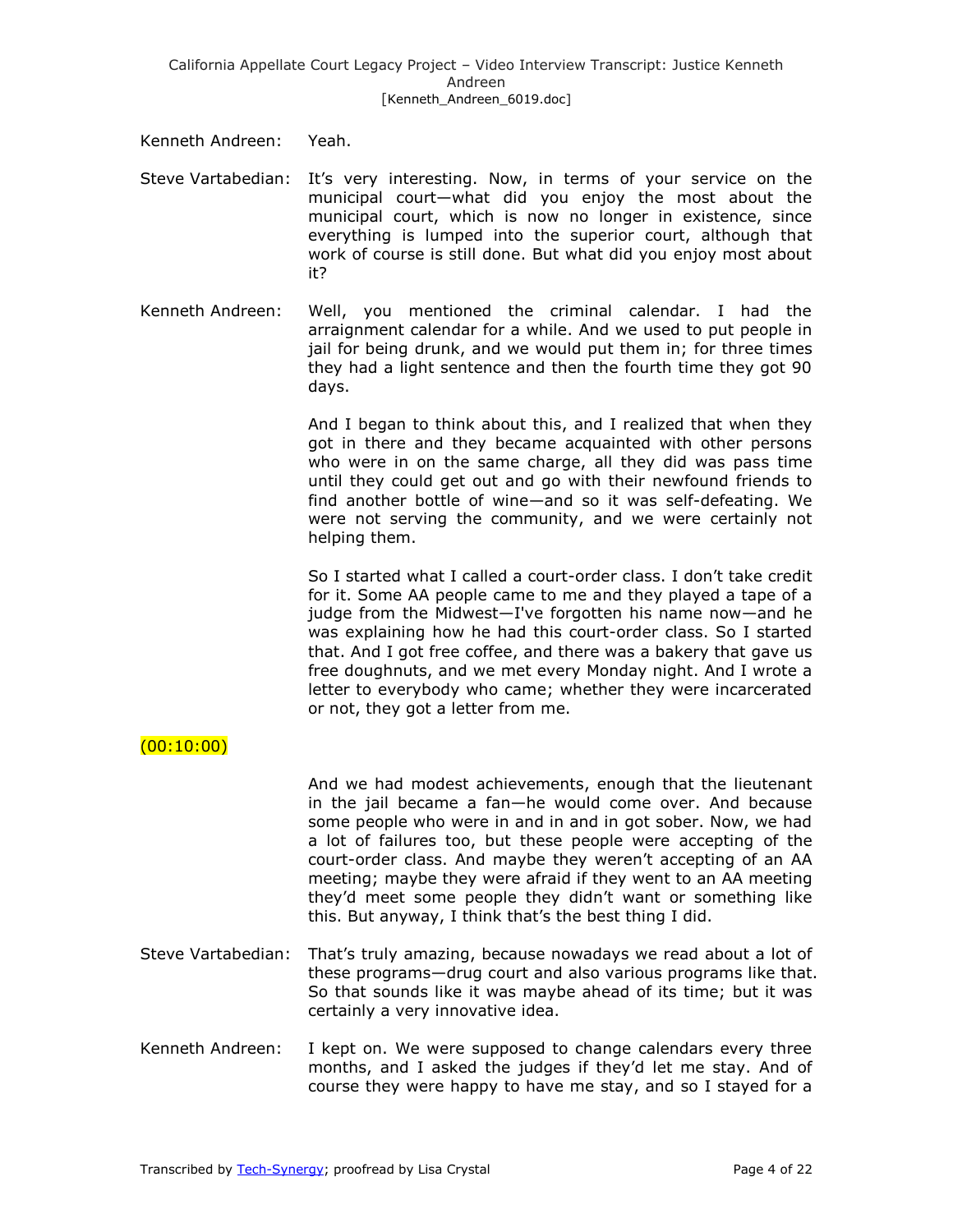> year and three months. But then it failed afterwards; the next judge didn't want to do it.

- Steve Vartabedian: Well, that's unfortunate. So we get to 1963 and there is Governor Pat Brown calling you again—this time to name you to the superior court. Which again we've talked about rapid rises; well here again, this comes at a time when you had been admitted to the bar I believe about 11 years?
- Kenneth Andreen: It is.
- Steve Vartabedian: So you're just beyond the 10 minimum. Is there any one factor that you think most contributed to your quick elevation?
- Kenneth Andreen: Well, I had a lot of friends. I was active in the community; I did a lot of charitable work. I believed in being part of the community. I don't think a judge ought to stand off; I think he ought to engage in the community to the extent that he can. So I had a lot of friends and they backed me.
- Steve Vartabedian: What were your initial impressions of the differences between municipal court and superior court as you took the bench in superior court?
- Kenneth Andreen: When I took the bench in superior court we had seven judges. I was the seventh. There were six until I got there and then there were seven. And it's hard to understand this now, but we had one judge hearing criminal law, one judge hearing juvenile, and five judges in civil.
- Steve Vartabedian: Wow!
- Kenneth Andreen: Can you imagine that? It was nice. So I got a lot of civil cases and I was totally happy. One year I had criminal and I handled all the arraignments, the pleas, the sentences, and the trials, including jury trials, for a whole year. I think maybe I called on my colleagues for two or three different cases. The rest, I handled the whole calendar. This is how . . . we had less crime in those days.
- Steve Vartabedian: I would guess so; I just can't imagine one judge doing all the criminal work of a county this size.
- Kenneth Andreen: We didn't have all these procedural issues. We should have the procedural issues now—I'm not griping about those at all; but it was a simpler day.
- Steve Vartabedian: This was the day of the one-day jury trial, I suppose. *[laughing]*
- Kenneth Andreen: Well, we had a few. *[laughing]*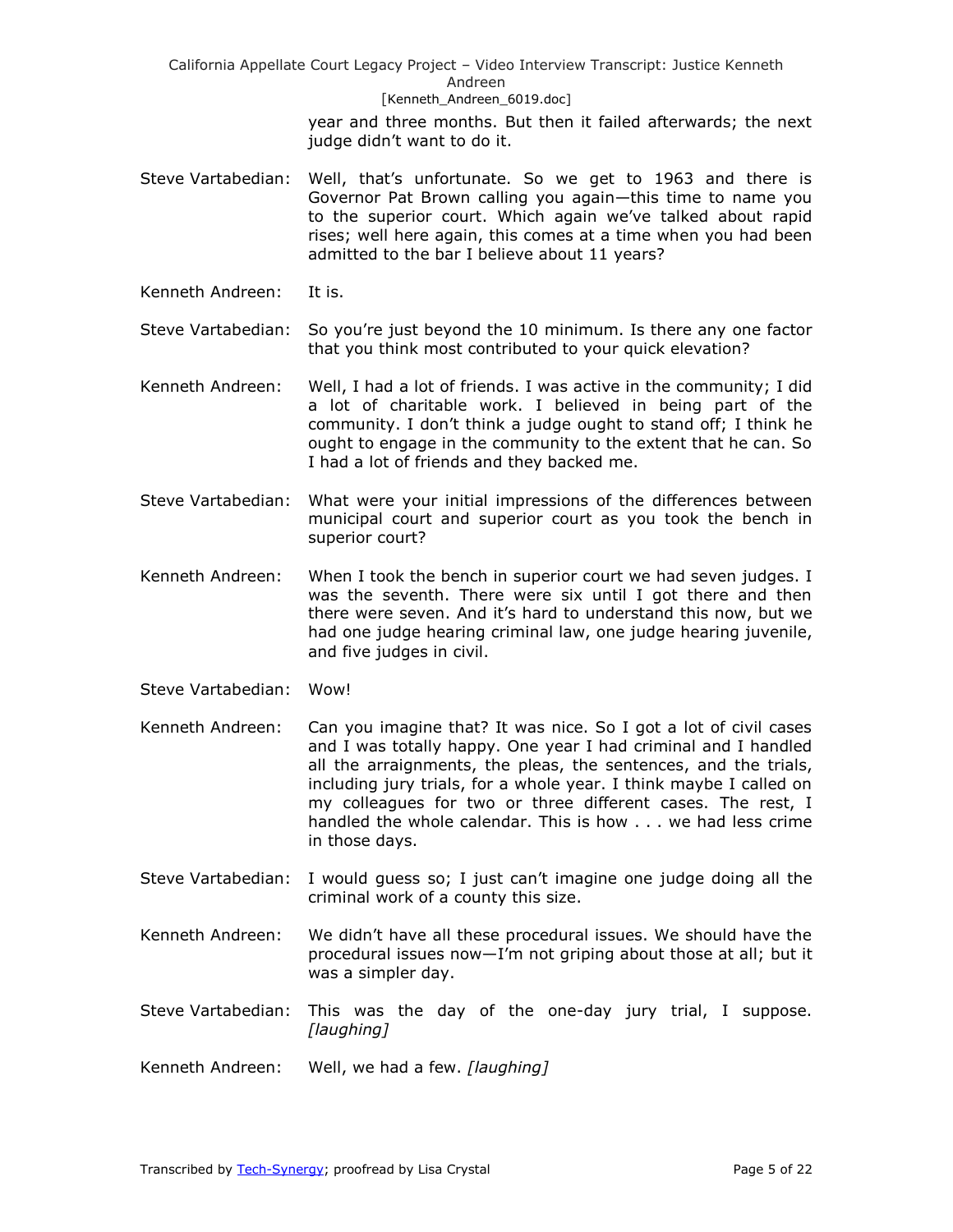- Steve Vartabedian: A few of those. Now, you've mentioned some of the assignments that there were in superior court. Did you have any particular favorite over the years?
- Kenneth Andreen: Civil. I love civil. I like a civil jury trial or a civil court trial if there's something to it, some issues that are interesting.
- Steve Vartabedian: I recall a little later you served quite a bit of time on the family law, didn't you, on family law assignment?
- Kenneth Andreen: Yes, there was no  $\dots$  I said when I got on the bench there were five hearing civil; there was no family law. And all of a sudden I woke up to the fact we would spend between 9:00 and 9:30 or 8:30 and 9:30 on family law and then the rest of the day on civil.

Well, between 8:30 and 9:30 we would decide something like a child custody case; and then we'd sit there for three or four days deciding whether or not a whiplash is worth \$5,000 or \$7,000. Our priorities were wrong. So I tried to get a court started. And of course you have to volunteer if you want help, if you want help from your other judges in getting it started. I don't mean help in civil.

- Steve Vartabedian: Once you have an idea they tell you, you can run with it yourself.
- Kenneth Andreen: Yeah, so I did. The fun I had there was, we had no way of working towards conciliation and of course I had to go before the board of supervisors and get money for a conciliation court. This was before there was a statute that provided for such. And so I got the whole community behind me. I got all the ministers behind me and social workers and psychiatrists, and we were able to get it done.

# $(00:15:15)$

- Steve Vartabedian: That's amazing. Let's talk a little bit about serving as a trial judge during a jury trial. And I think anyone who's been a trial judge has had the situation where you give long, complex jury instructions to the jurors and you look out, and you just get a bunch of blank stares. And as you well know, the AOC has implemented some what are called plain-English jury instructions. But I understand you had some of your own plain-English jury instructions a number of years ago—and in fact that you sometimes used charts, I believe, to illustrate instructions to jurors. Could you tell us a little bit about that?
- Kenneth Andreen: I started out a jury trial before the opening statements, even, by giving the jurors the verdict form. So they knew what their job was. And then I would also give them, if I could find one, instruction that kind of summarized the elements of the case; I gave them that and we went over that a little bit.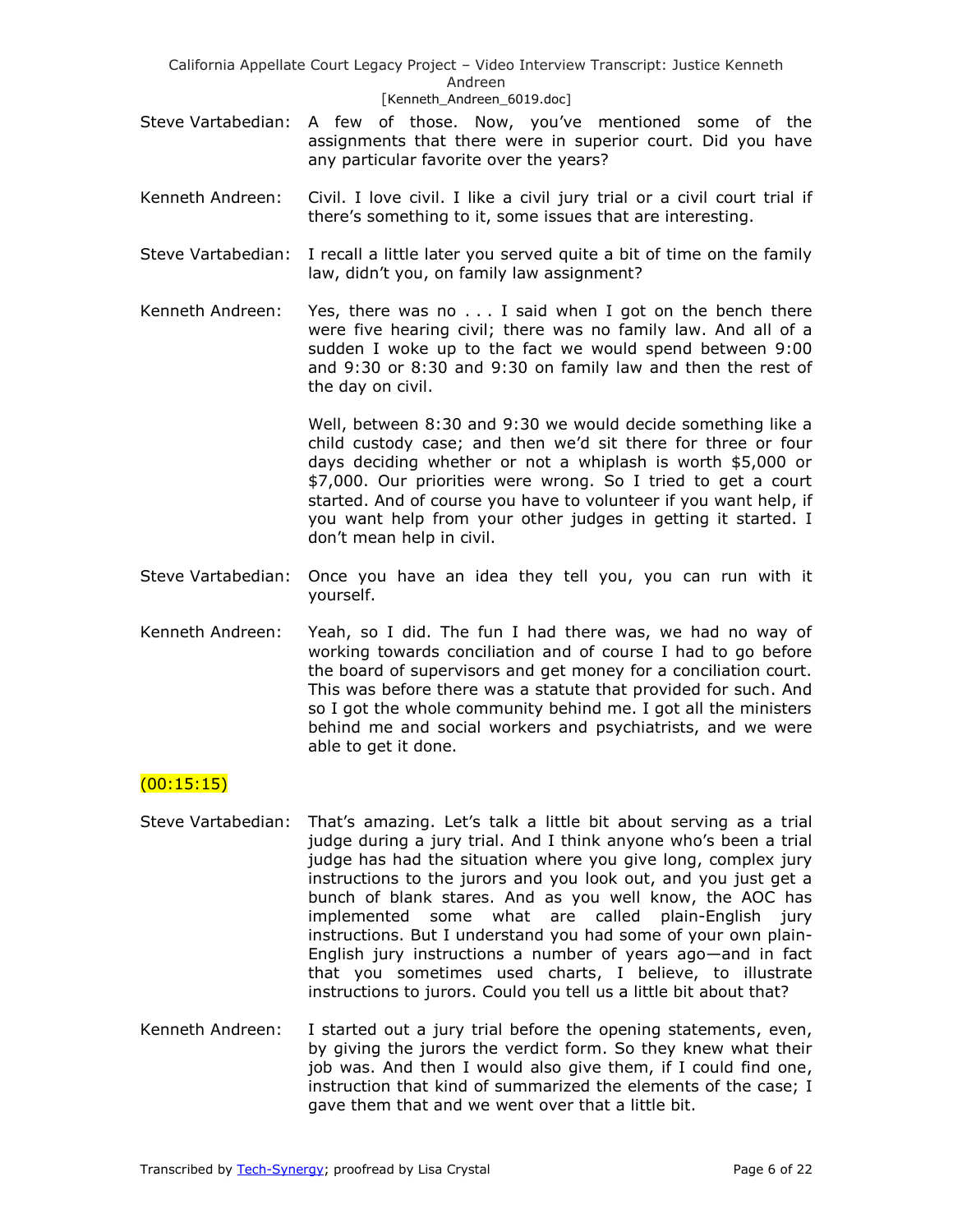Then we had the opening statements and of course the trial and then the arguments; and then I would go over very often to a board and I would write down the elements. And I never got appealed on that issue. I don't think it was ever raised on appeal, because I would say to the jurors, "I'm going to be as accurate as I can, but if I say something while I'm doing this, if it seems different from what I say in the written instructions, please be guided by the written instructions." And I think I was accurate, but I put it in words that they could understand.

- Steve Vartabedian: Did you have any particular jury trials that were particularly memorable that you recall; if not jury trials, other experiences in superior court?
- Kenneth Andreen: That was a quarter of a century ago. There was some kind of a taxpayer suit against the board of supervisors for tearing down the old courthouse, and I had that. There was nothing I could do. It was obviously within the board's power and there was no statute that said they couldn't do it, and so I had to turn it down; but then I did have the fun of representing the court on the building of the new courthouse.
- Steve Vartabedian: Yes. During your time on the superior court did you face any contested elections?
- Kenneth Andreen: Yes. I can't tell you now whether it was 1970 or 1976. A gentleman attacked me because he thought I was soft on crime, and the ex-DA, the retired district attorney, was his campaign chairman. So I had a fight and was able to squeak through.
- Steve Vartabedian: Was there a point in your time on the superior court where you started hearing about the possibility that you would be appointed to the Court of Appeal? Or was there some time when you in particular had some interest in seeking that?
- Kenneth Andreen: No. I was a Democrat, and the Governor's Office was populated by Republicans. And then Jerry Brown came along, and of course he was a Democrat, and so I got him after he became judge. But during that other time I was happily a trial court judge. I could still be a trial court judge and be totally happy.
- Steve Vartabedian: And in fact you're serving on assignment; you're doing much of that work.
- Kenneth Andreen: That's right.
- Steve Vartabedian: So again it was a time when the next Governor Brown came along, Jerry Brown, that you were appointed to the Court of Appeal. How did you learn about your appointment? Maybe you don't remember; maybe that's not a fair question.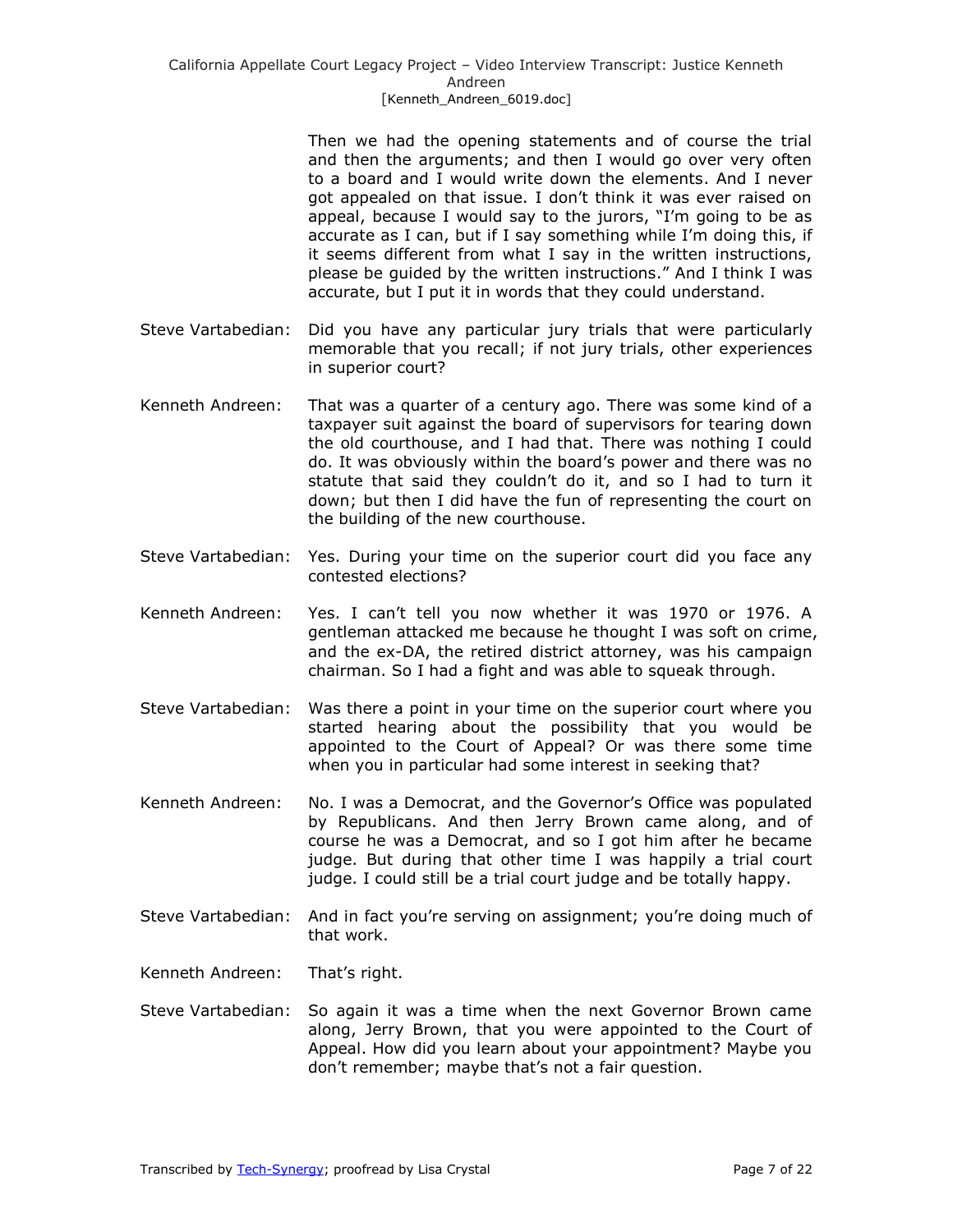- Kenneth Andreen: Yeah, I do. Tony Kline called me. We were vacationing over in Monterey and he called me over there; it was very good news.
- Steve Vartabedian: I bet that was good news—during the course of a vacation and you hear about that. So you took your place on the court in 1980 and at that time you were filling the new sixth position on the court. And if I have it right you joined Presiding Justice George Brown, Associate Justices Don Franson, George Hopper, George Zenovich, and Pauline Hanson, is that correct?

## $(00:19:56)$

Kenneth Andreen: That is correct.

- Steve Vartabedian: Tell us about the relationship you had with this group, as you rotated between two sitting panels—four sitting in panels of three. You would be sitting with these fellow justices on the court.
- Kenneth Andreen: We got along famously. George Brown was one of the kindest, one of the most intelligent men I've ever worked with. He was totally respectful of other people's positions, even if they were a janitor. He knew the names of the janitors. The secretaries had offices with doors that were often open. Before he would enter a secretary's office he would knock on the doorjamb and get permission. That's the kind of personality he had. And the conferences were fun because we could disagree and often did, but there was no animosity. I really can't remember any animosity. I had fun with Hopper because he felt pretty strongly on submissions and so did I.
- Steve Vartabedian: He was really feisty, legendary for his feistiness.
- Kenneth Andreen: Yeah, he was. And I remember one case where he wrote the opinion, I wrote a dissent, and then he wrote a footnote in his opinion to answer my dissent, and then I changed my dissent to answer that footnote. And it went back and forth and finally Judge Hopper said, "Are you going to keep changing this?"  $I$ said, "Yeah, as long as you do."
- Steve Vartabedian: And wonder where that's going to end, huh?
- Kenneth Andreen: But we kind of kidded about it.
- Steve Vartabedian: That's a good relationship to have, to be able to separate your work and your disagreement with work and still be able to get along with people; that's important.
- Kenneth Andreen: There's a difference between those two men. Judge Brown was more conservative. He told me one time . . . he always ate lunch in the cafeteria. He told me he didn't ever want to go out because he was afraid he wouldn't come back. Hopper went out every day, and he would mix with the other lawyers and lower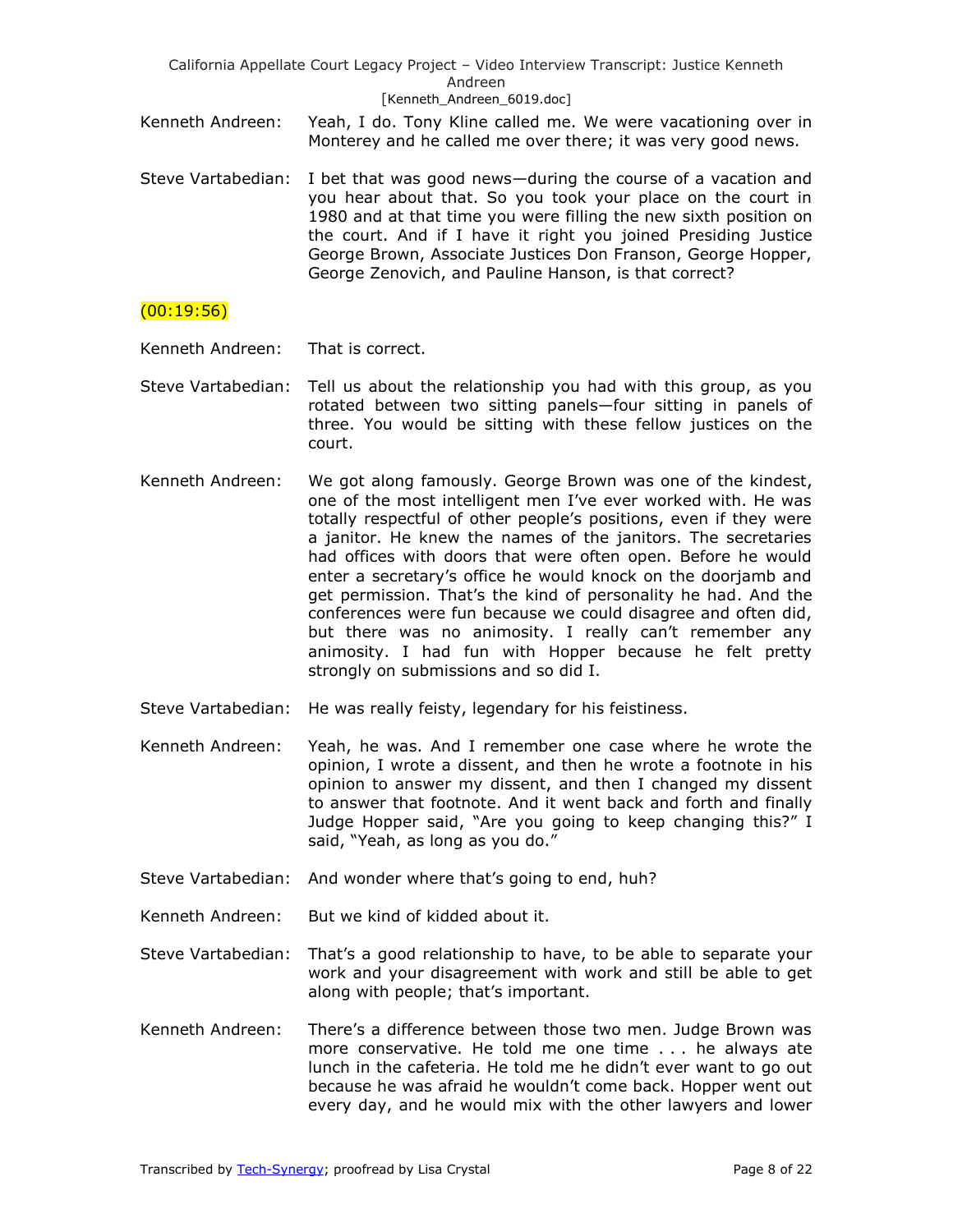> court judges and he would bring back fresh ideas. And so they both gave a lot to the court.

Steve Vartabedian: That's so true. And I used to remember as a young lawyer I would see Hopper walking out on the streets. He would walk everywhere; that was amazing.

> Within the next few years, with new justices filling the vacancies due to a death and the retirement and a continued growth of the court, there was the addition of two more new positions as well that brought on Justices Wickson Woolpert, Charles Hamlin, Robert Martin, and Hollis Best. So this was a time of rapid growth of this court and change of personnel with those additions. Are there any recollections you wish to share, especially concerning you and those that have passed away that I might have mentioned?

Kenneth Andreen: Well, I think I'd like to say something about Pauline Hanson. She was our only woman on the court, and at first I did not see the value of having that. I didn't disagree with it, but I didn't see the value. But yet I would sit through conferences with her. She brought first of all a background from agriculture; she was born and raised on a farm. But she brought a woman's perspective and she never asked for any favors because she was a woman. She never said anything to us about any discrimination that she thought she had, and there might have been—well, I can think of one.

> When she retired of course she was asked to give a little talk, and she mentioned the fact that Justice Franson, who had seniority on her, and Justice Brown both started meetings with "Gentlemen." And you know, she never said a word, and the funny part is I didn't hear that. I would sit in those meetings and I would not hear the word "Gentlemen"; it was just like ―People.'‖

Steve Vartabedian: You wouldn't even think about it.

- Kenneth Andreen: No. But the point is we had . . . That was an early day. And now I don't suppose any judge would say anywhere where there are women at the counsel table or women in the conference starting out "Gentlemen." I mean, we're more attuned.
- Steve Vartabedian: I was reading some clippings from an old *Daily Journal* profile; this is from 1982. An appellate lawyer commented on you that it was fairly obvious that you find writing easy. Do you particularly enjoy the writing aspect? Or did you, from the time that you were on the appellate court, did you particularly enjoy the writing aspect of the job?

 $(00:24:59)$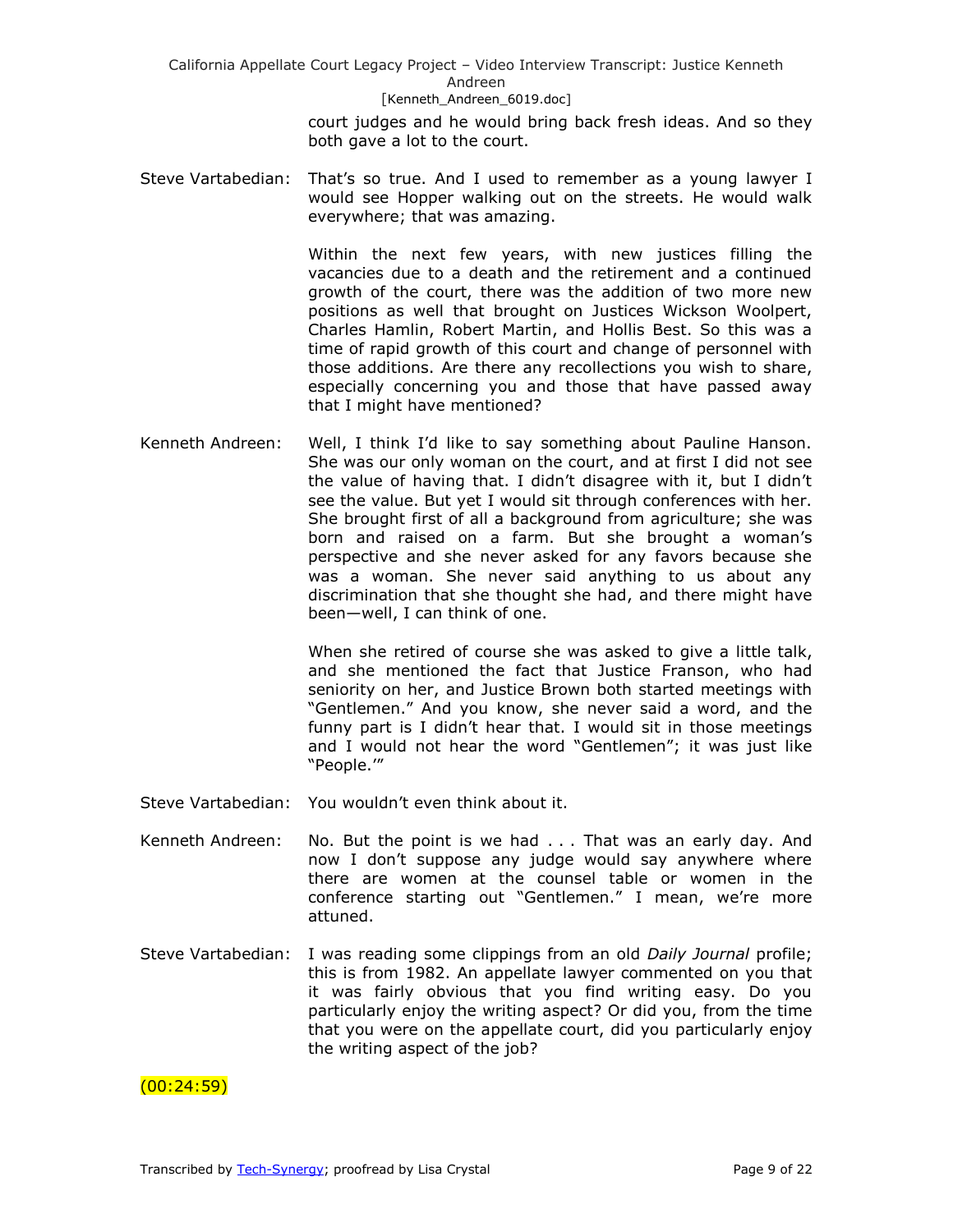- Kenneth Andreen: Yes, I like to write. I would write all my own opinions. I don't mean that I wouldn't take the researcher's words; sometimes I'd take a whole paragraph or several paragraphs. But basically I wrote the opinions. I like to write short statements and facts. I don't know why put in all these facts that aren't necessary; they don't have anything to do with the outcome. And I enjoyed writing. I still do.
- Steve Vartabedian: Are there any particular opinions that you recall as particular favorites of yours?
	- Kenneth Andreen: Well, I had the most fun with one, Soldano against Daniels, which is I think in 341 Cal.App.3d. There were two bars in Morro Bay, catty-corner from each other, and there was an altercation in one bar and one person was threatening another to kill him. So the potential victim's friend ran across the cattycorner to the other bar, and he asked to use the telephone. And the bartender said no. He said "Well, would you please call the cops? This man, I'm afraid he's going to be hurt or killed." And bartender said no.

So on a motion for summary judgment that case was knocked out. It was the second cause of action in a complaint against several. And then the victim's family of course had a lawyer, and the lawyer just basically said, hey, this isn't right, but he didn't give me any cases or anything.

I think I did more work on that case than any other, and even my secretary Linda Cotta helped. We cited everything we could to show the importance of laymen helping the courts and the police to stamp out crime. And so she pointed out that there's a statute that says that if somebody is on a party line and asks to use the line for an emergency it's a misdemeanor if you don't get off the line so that that can be done.

So that gives you an idea of the intensity that we worked on that case. We cited extensively. I say "we" because my researcher really worked too. We enjoyed this challenge. We cited the restatement a lot, and it came back to me just very recently from a Court of Appeal justice. And I'll think of his name in a moment—that it was back east somewhere with . . . The American Law Institute was doing a new restatement; I guess it would be restatement third of torts.

Norman Epstein is the judge, and he said that they were going to change sections around 320, 325, or somewhere in there. They were going to change those sections; but based on my case they're going to keep them the same because I've shown that you can expand the common law. You see, the rule was that you could be an athlete swimmer on the side of a pool and you could have a child drowning and the athlete swimmer doesn't—unless there's a relationship or the athlete swimmer has contributed to the child being there—he has no duty to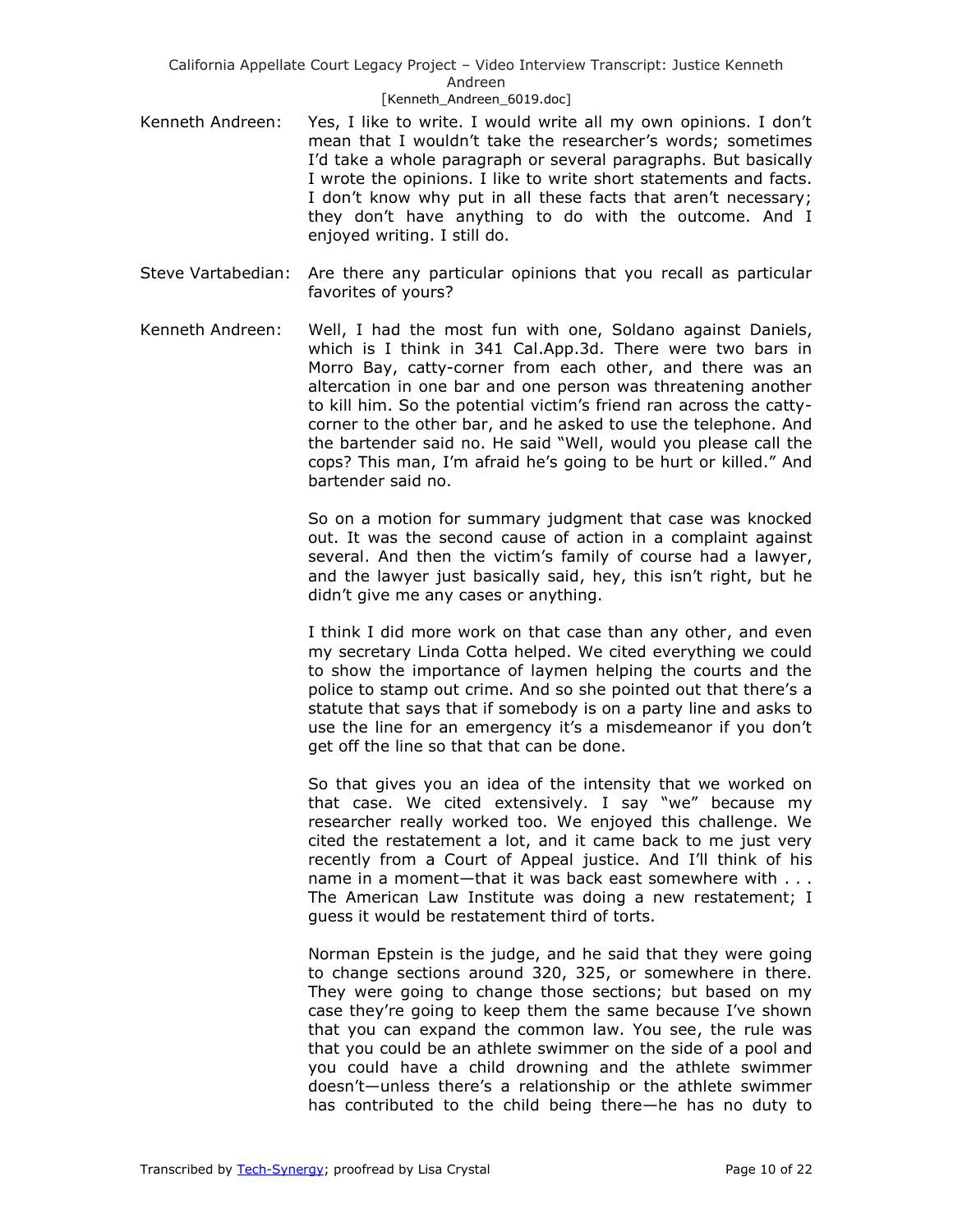> jump in. And so there was no duty there. And the common law expands by judges. It was started by judges, and it's kept up to date by judges. And so I had the fun of doing that.

Steve Vartabedian: That's really interesting that you speak about that, because here that's a case that—it's a 1983 case, I believe, and here we are 23 years later and it's still something important to the ALI people in looking at the restatement. And we have this whole thing with the Good Samaritan laws and to what extent one does not necessarily have to volunteer to extend oneself in a situation.

> But I think the theory that you wrote that case on almost was a matter of "Don't interfere with other people who are trying to do.‖ The example that you gave—talking with your legal assistant about a person not willing to give the line up to someone else trying to use the line, that this was a public establishment and when there's an emergency situation you should allow that other party to come to the aid of someone in peril—I think that really was a very thoughtful extension of the law. That's very interesting.

## $(00:30:04)$

Kenneth Andreen: Thank you.

Steve Vartabedian: How would you describe your judicial philosophy?

Kenneth Andreen: Whether or not a person is an activist is kind of problematic. Scalia says that the word means nothing because it depends upon the issue. I think that maybe I was an activist in modifying the common law in that one case, but I don't think I've ever been activist in knocking down a statute. In fact, most of those cases went up to Sacramento, the Third District; and the United States Supreme Court, they had Chief Justice Marshall, they had the New Deal judges, Warren, Rehnquist. And you could say that all of them were activists, but basically they were doing their job.

> The one case that I think maybe you could say activism is *Roe v. Wade*. They found a right of privacy there in the United States Constitution and that was, you can say, activist. But we don't have that problem—it's right in our Constitution, the right of privacy.

> I will admit that my researchers, a couple of them have said you have a sense of justice. And I guess if I saw an injustice I would struggle with it. But I'd like to think that I followed the law of higher courts, and I didn't argue with the law of other Courts of Appeal very often.

> I can't remember as I sit here now. Yeah, I do remember one. I can't remember the details, but usually we would accommodate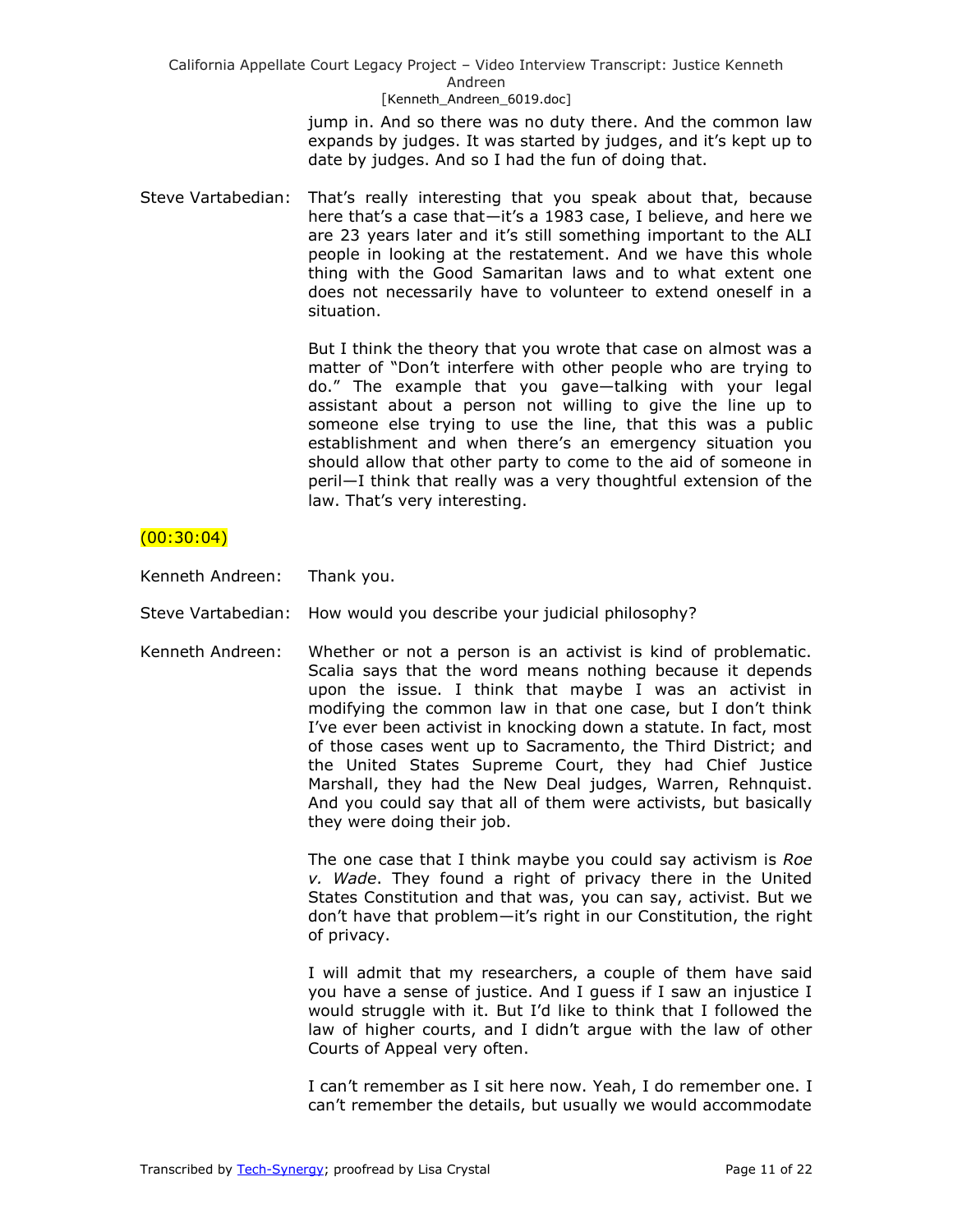> what they had found unless it was clearly wrong. So I don't think I'm activist, but I do have a sense of justice.

- Steve Vartabedian: You've spoken here a little bit about your researchers and other staff that have helped in the preparation of cases. A current attorney with our court who started her career working with you as a research attorney advises that when she started she was very concerned, almost to the point of being discouraged, by the extensive comments you would write on memos that she would prepare for you. But now, years later, she tells me she is very grateful that you paid so much attention to detail because that truly improved her as a writer. Do you have any thoughts about that?
- Kenneth Andreen: I'm glad she's happy about it. *[laughing]* Yeah, if you have a person who's working with you and you can improve their work that's good. When I was in law school, I had a job with Pan American World Airways. I was in their legal department. I worked 20 hours a week, and I had that kind of training. I had two bosses, both of them sharp, and what I said had to be in the King's English and well reasoned; and so it was great training. *[laughing]*
- Steve Vartabedian: You would truly learn. And at the time it may seem that those rigors are, gee, that's an awful lot that I have to do. It certainly pays off later on; it certainly does. In fact, that attorney that I talked about still is very productive with our court more than 20 years later, and I think that in itself is indicative of our court having an obvious preference for having career attorneys as opposed to one-year or two-year clerkships. What are your thoughts about the two different types of attorneys that one has working for them as justices?
- Kenneth Andreen: Well, I think if you have a career attorney, the attorney understands the standard of review; a prejudicial error and how that's applied; how the judge wants the facts and how the judge wants citations—do you put in a whole lot or a little bit.

So the career attorney can bring that, and they become very expert at writing and they're a real help. And that permits the appellate judge to have them write tentative opinions. On the other hand—and it's not all black and white—on the other hand the short-term person, he or she brings in new ideas he just got, or she just got out, of law school. They've been talking to professors; they've got energy, new ideas. And they write legal memorandums.

## $(00:35:04)$

They don't write staff opinions or draft opinions. They write memorandums, legal memorandums. And so you can have either one and benefit from either; hopefully you'll have both.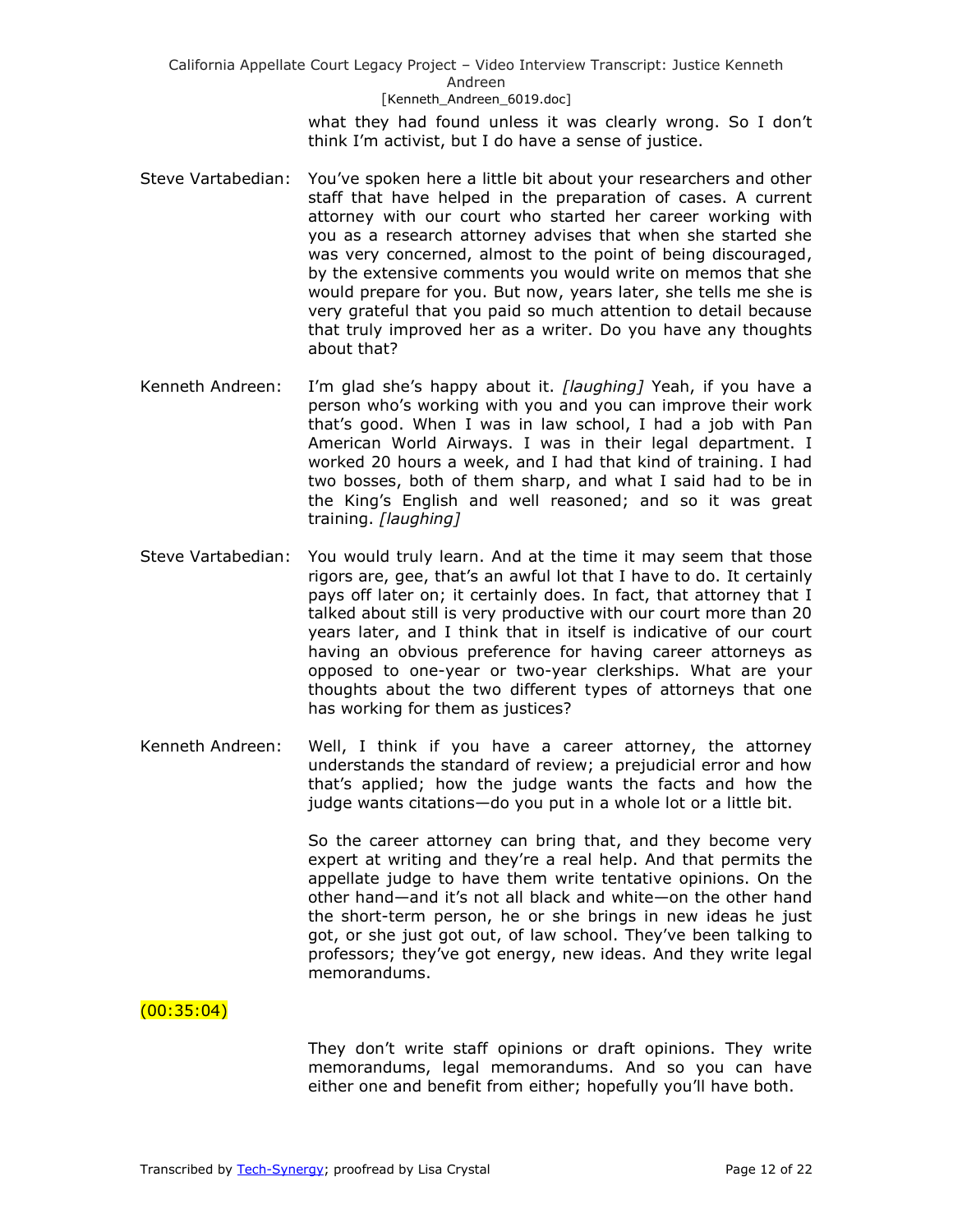- Steve Vartabedian: What did you miss the most when it came time that you retired from the bench? What did you miss most about the job itself?
- Kenneth Andreen: I miss being down here—the camaraderie that was here, the fact that we get up in the morning and get down to work. I miss the discipline and the friendship. I enjoyed working with lawyers. And so having the days when the lawyers came in and they argued their cases, I loved that, and so I missed all that.
- Steve Vartabedian: Okay. So far I've taken this up to about 1985. Now we're going to take a little reverse and go back to your earlier years to find out a little bit about the background that brought you to this career. And as I understand it, you were born in Sacramento in 1924, and that you grew up in Chico. You've told me that your father was raised as an orphan. How did that affect your upbringing, if it did affect your upbringing? Do you think it did?
- Kenneth Andreen: I don't know how it did. And I heard this story from my mother, not my father. But my father was orphaned at either two or three years of age and he was in an orphanage in San Francisco. Christmas was coming, and each person there hung up a stocking. And they got up the next morning and these kids didn't even have an apple in the stocking. It was a tough situation. So I think maybe he was sympathetic with other people's plight, and certainly with my plight as a kid who was trying to grow up.
- Steve Vartabedian: Were there any particular persons or experiences that greatly impacted your growing years? Maybe teachers or other people that—?
- Kenneth Andreen: No, I look right in my family. I had super parents. One got to the eighth grade, one got to the ninth grade, but they were very intelligent. They were innovative. My father right through the Depression provided for us very well. And they were great people to look at. And the three of us—there were three boys, no girls—we knew we were going to go to college. Now see, these eighth and ninth grade people, they didn't get to go, but they let us know that that was a real privilege.
- Steve Vartabedian: Isn't that something, that they impressed that upon you in spite of their lack of that education? And maybe it was in part because of their lack of education?
- Kenneth Andreen: It might have been.
- Steve Vartabedian: They wanted you to get that.
- Kenneth Andreen: Yeah. And my other advisor was my older brother; he was four years older than I and quite concerned and careful and solicitous. And so I had this great family. I was lucky to have a good upbringing.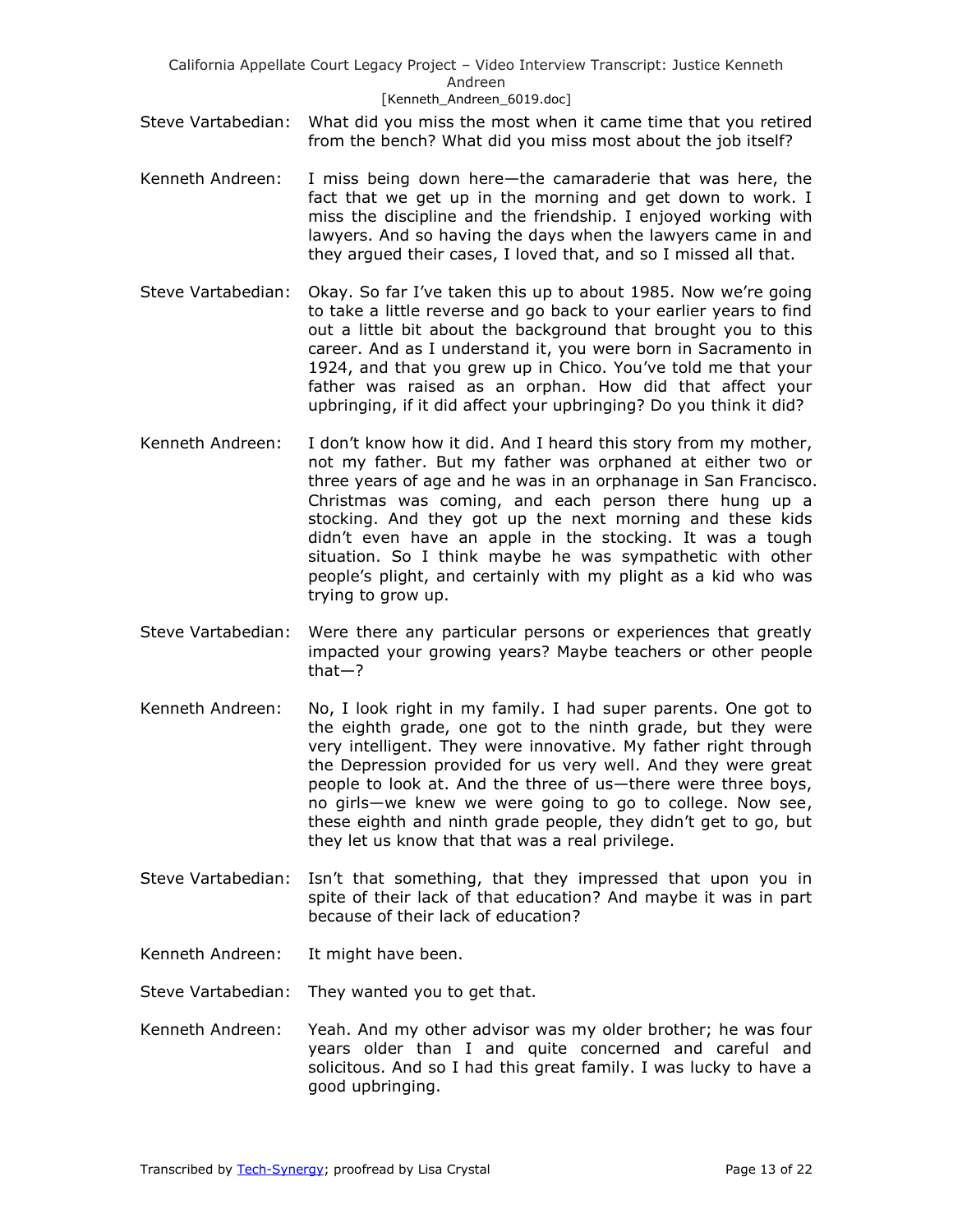- Steve Vartabedian: Like many of your era, your education was interrupted by World War II when you served stateside, a U.S. Naval reserve. But while this interrupted your education, was there any ultimate benefit of this to your education?
- Kenneth Andreen: Oh, yeah, the GI Bill of Rights. I had one semester before World War II and then I was in the Navy. And then afterwards I went to UC Berkeley and was able to get help with the GI Bill. Now, it wasn't a lot of help. I was married then, and my wife went to college too, and we would cook a can of Spam. First we would dice it and put brown sugar and stuff and bake it, and that Spam would last three days. And then we'd get another can of Spam and do the same thing, and then my parents had us over for Sunday dinner. *[laughing]* We got some decent food, and then we went back to Spam again. I haven't had Spam since I graduated from college. *[laughing]* But it sure took us through.
- Steve Vartabedian: Isn't that amazing?
- Kenneth Andreen: Yeah.
- Steve Vartabedian: What we can get by on in those times. That's a tremendous story. So as you've indicated, you did go on to attend UC Berkeley after spending part of your educational time at Chico State.

## (00:39:58)

And then moved on to obtain your law degree at Hastings, where you were Order of the Coif. Looking back at college and your law school experiences, were any particular activities that you engaged in during those times that had an impact on you?

- Kenneth Andreen: Just the work at Pan American Airways.
- Steve Vartabedian: Okay.
- Kenneth Andreen: But I enjoyed the professors. At Hastings we had the 65-year club; and they were qualified, and so you could learn a lot from them. And I've got to admit that we didn't spend a lot of time in college. You could get into Hastings then with 60 units, and of course you get through college in three years. So I've only had five years of college.
- Steve Vartabedian: I never really thought about that.
- Kenneth Andreen: Yeah. And I would have liked to have had more, but you're married and you spent some time in the service and it's time to get on—and so we took advantage of it.
- Steve Vartabedian: After being admitted to the bar of the State of California in 1952, you landed with a small firm in Fresno. Tell us how that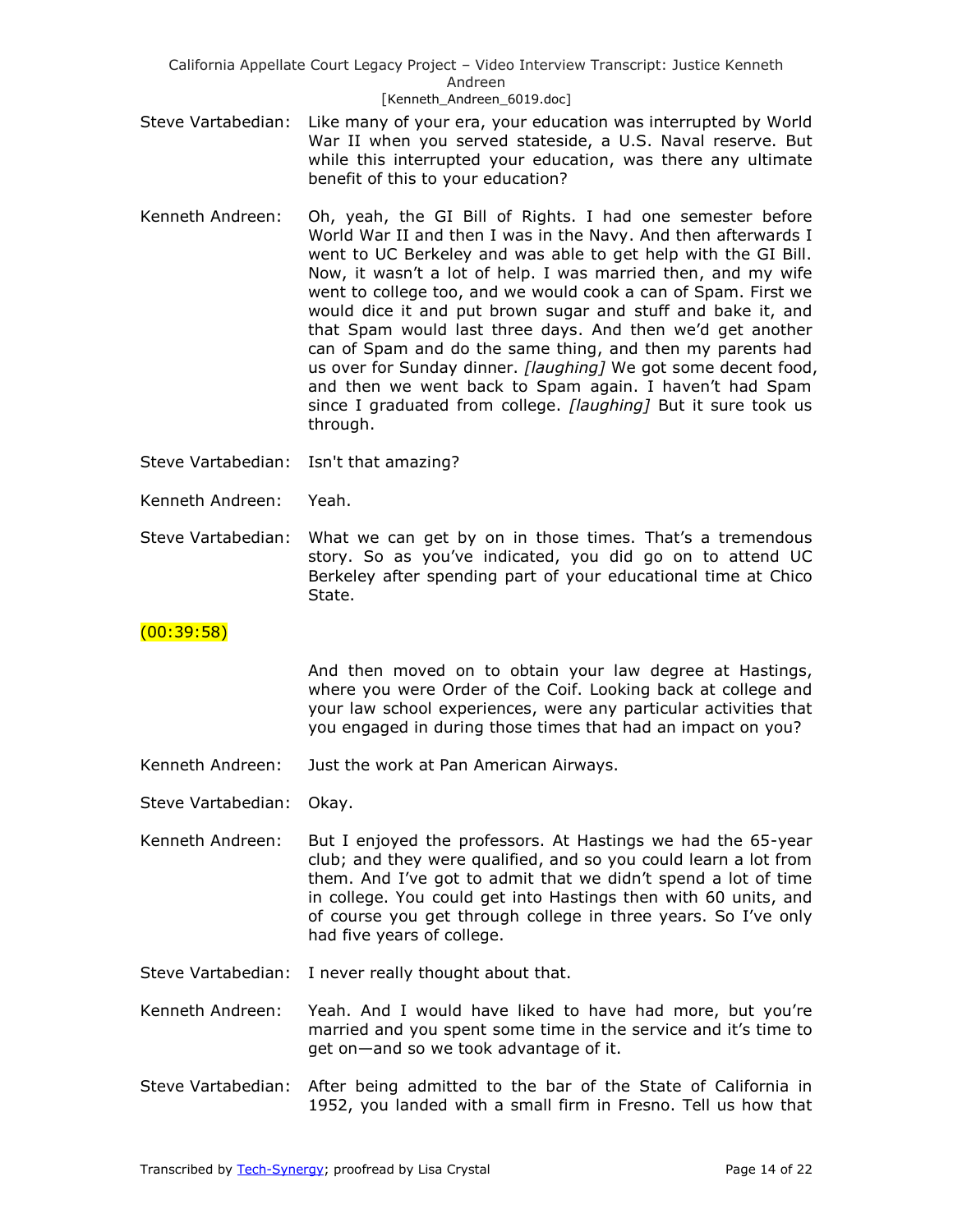> happened. Someone coming from your background in Chico and then being in the Bay Area during the law school, how did you end up in Fresno with this firm?

- Kenneth Andreen: I traveled the state. As you say, I was Order of the Coif, and so I had something to offer; and I had the experience at Pan American Airways. So I had a lot of offers, but there was one firm here in town where the personality of the participants, they both . . . the Peckinpahs—one became a superior court judge of Madera and one here. They were wonderful people. And I came to Fresno not because of anything other than I liked the personality of these two people. And it sure wasn't a mistake. It was a wonderful place to be.
- Steve Vartabedian: In fact, I think the son of the person you worked for—was it David Peckinpah?
- Kenneth Andreen: Dave and Denver. Denver was a—
- Steve Vartabedian: And Sam was a movie director, is that correct? In Hollywood.
- Kenneth Andreen: Yes, yes. Yeah, yeah.
- Steve Vartabedian: And was quite renowned too, to speak of.
- Kenneth Andreen: Right.
- Steve Vartabedian: So by 1956, after you had worked in the Peckinpah firm, you went out and set up your own law practice with the county's Central Labor Council as one of your first clients. But I understand you did do work on both the management and the labor side, and that you also developed quite a work comp practice. What kind of cases did you most enjoy?
- Kenneth Andreen: Perhaps I said something wrong someplace along the line. When I worked for the Central Labor Council I was in the Peckinpah firm.
- Steve Vartabedian: Oh, you were still in the Peckinpah firm.
- Kenneth Andreen: And when I went out, I just happened to be in the second floor of the Crocker Anglo Bank Building. And there were some labor unions there and I knew the business agents because of my community activities. And one of them brought me a problem, and I had it solved in four days—and they were used to maybe a year.

So pretty soon I had most of the unions and the business agents, whenever they had a problem they came to me. But also when they had a member with a problem, a worker's comp problem or a personal injury problem, they would bring him in or her in and ask that I help them.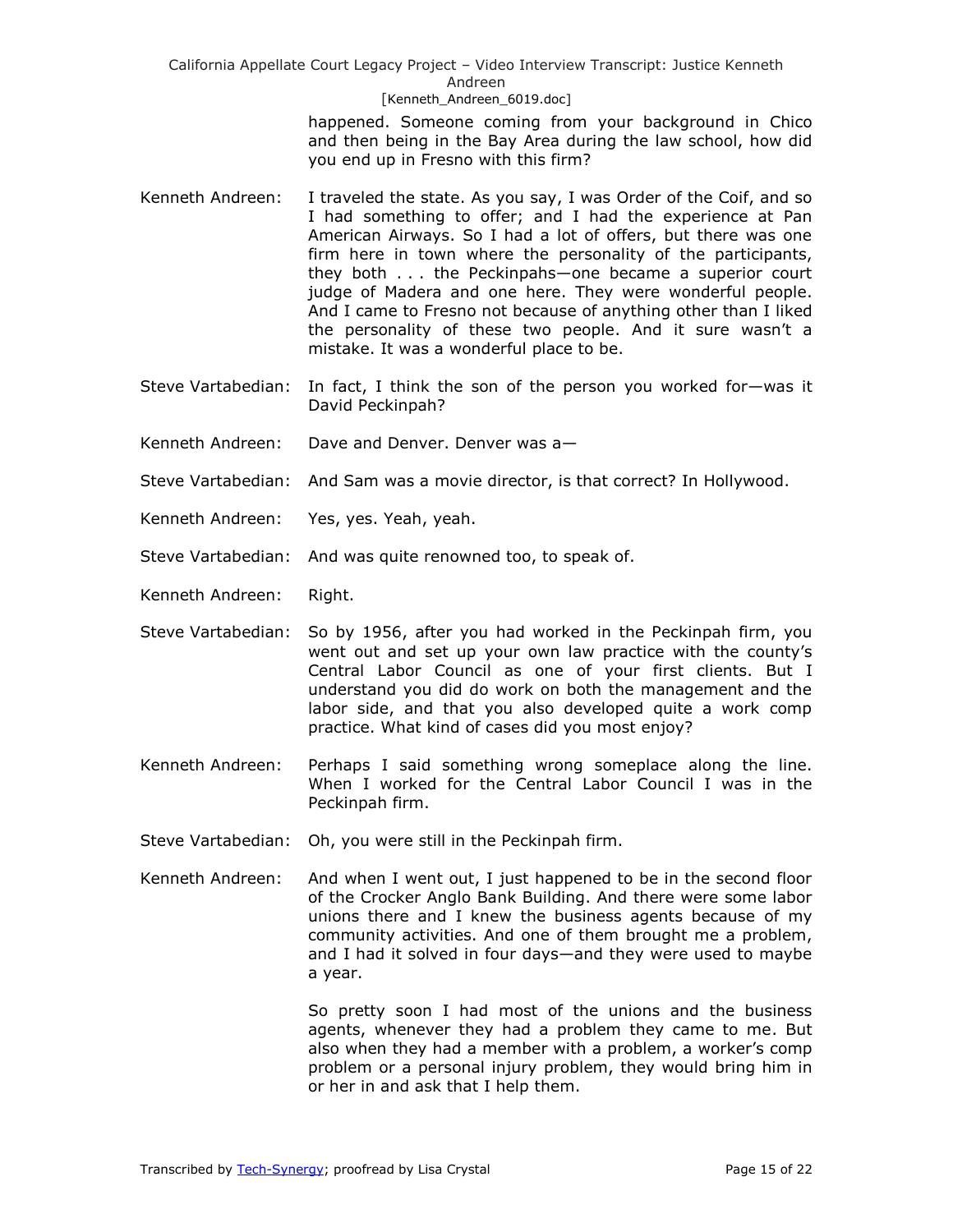California Appellate Court Legacy Project – Video Interview Transcript: Justice Kenneth Andreen

#### [Kenneth Andreen 6019.doc]

And I never had any one of them ask for any special favor because they gave me all this business. I soon had more workers' comp than anybody else in the San Joaquin Valley, according to the referees that were there. And I had a wonderful personal injury practice.

Steve Vartabedian: And all this kind of developed by word of mouth. You had a lot of these clients in labor from your own practice.

- Kenneth Andreen: Yeah.
- Steve Vartabedian: And—

Kenneth Andreen: And they had members and they brought the members in and they asked for nothing back.

Steve Vartabedian: That's an amazing way to develop a law practice.

Kenneth Andreen: Yeah.

- Steve Vartabedian: Looking back at that law practice, what do you think in your practice best prepared you to become a judge?
- Kenneth Andreen: I think losing cases and winning cases. You know, you understand that there two sides of a case. I think that's basically it.

Steve Vartabedian: Understanding the adversary system.

- Kenneth Andreen: Yes, and then of course you would watch judges work, and if you saw one that wasn't completely efficient or maybe openminded, you would keep that in mind and try to be different.
- Steve Vartabedian: I completely understand it, because I can think of judges I went before that I try to model myself after—those that I thought did a particularly good job. And you were one of them.

Kenneth Andreen: Thank you.

### (00:44:58)

Steve Vartabedian: So I think certainly other judges can serve as role models as we practice law; and some of us eventually become judges ourselves.

Kenneth Andreen: Yeah.

Steve Vartabedian: Now, we've gone all the way through your time on the bench up to 1985; and so let's go now back from the time after your judicial career that you retired in 1985. And I understand you were a partner in the firm of Blumberg, Kerkorian, Andreen, Seng & Ikeda until 1990 and then later associated with the firm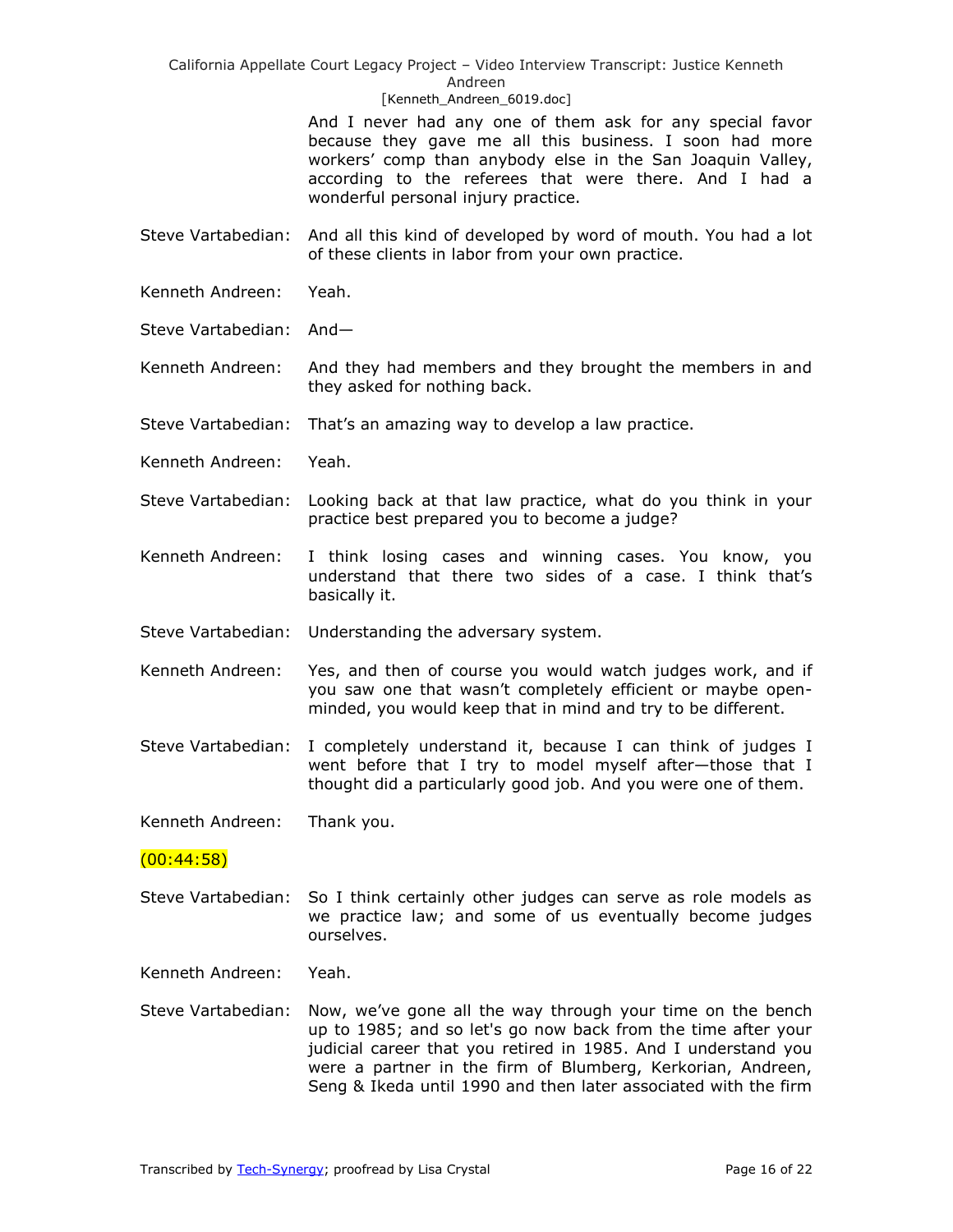> of Lozano Smith. During this period of time what was the nature of your practice like?

- Kenneth Andreen: Well, with the first firm all of a sudden I had status when I got off the court. I probably wasn't near the attorney I was before I got on the court, but I had some pretty good clients—you know, big banks, including the Bank of America and Wells Fargo; and big cases, lender liability cases, not little slip and fall in a bank. And so I basically had that. And then when I went over to Lozano, they represented a lot of school districts and governmental agencies, and so I had the fun of doing that too.
- Steve Vartabedian: Okay, so you've had little different types of practices at those two different law firms that you were with.
- Kenneth Andreen: Yeah. I did the bank work also in the second.
- Steve Vartabedian: Okay, with Lozano you continued with some of that.
- Kenneth Andreen: Yeah, but I could remember representing the State of California in a real nice case—nice meaning hotly fought, with plenty of facts and a lot of law. *[laughing]* It was fun.
- Steve Vartabedian: Going back to the practice of law at this point in time in the late 1980s, how had the practice of law changed since the 1950s when you had previously practiced?
- Kenneth Andreen: There were a lot of changes. I think the biggest change in the civil practice is discovery. About 20 years ago in 1986 the discovery statute was put in; and until then, I remember we would just basically try the case or try to settle it, but there wasn't a lot of discovery. You couldn't even ask the other side if they knew of any witnesses to the case. I mean, this is how limited the discovery was, and then all of a sudden in 1986 we had this new statute and now discovery is a big deal and you spend a lot of time on discovery and a lot of the client's money.
- Steve Vartabedian: You think discovery is better now than it used to be when you just tried the cases on a shoestring, basically?
- Kenneth Andreen: Well, I wish there were some kind of compromise between the two, because now the big firms are . . . they're really putting pressure on the small firms, with discovery that's not at all necessary. So that's the big change there.

Also there's a change as to helping pro per litigants. Chief Justice Ron George has really done a difference there. I remember when a judge—I'm not going to mention the judge's name—had a calendar involving divorces, and if a person were pro per the judge would just say "proceed." And here you'd be saying "proceed" to a layman.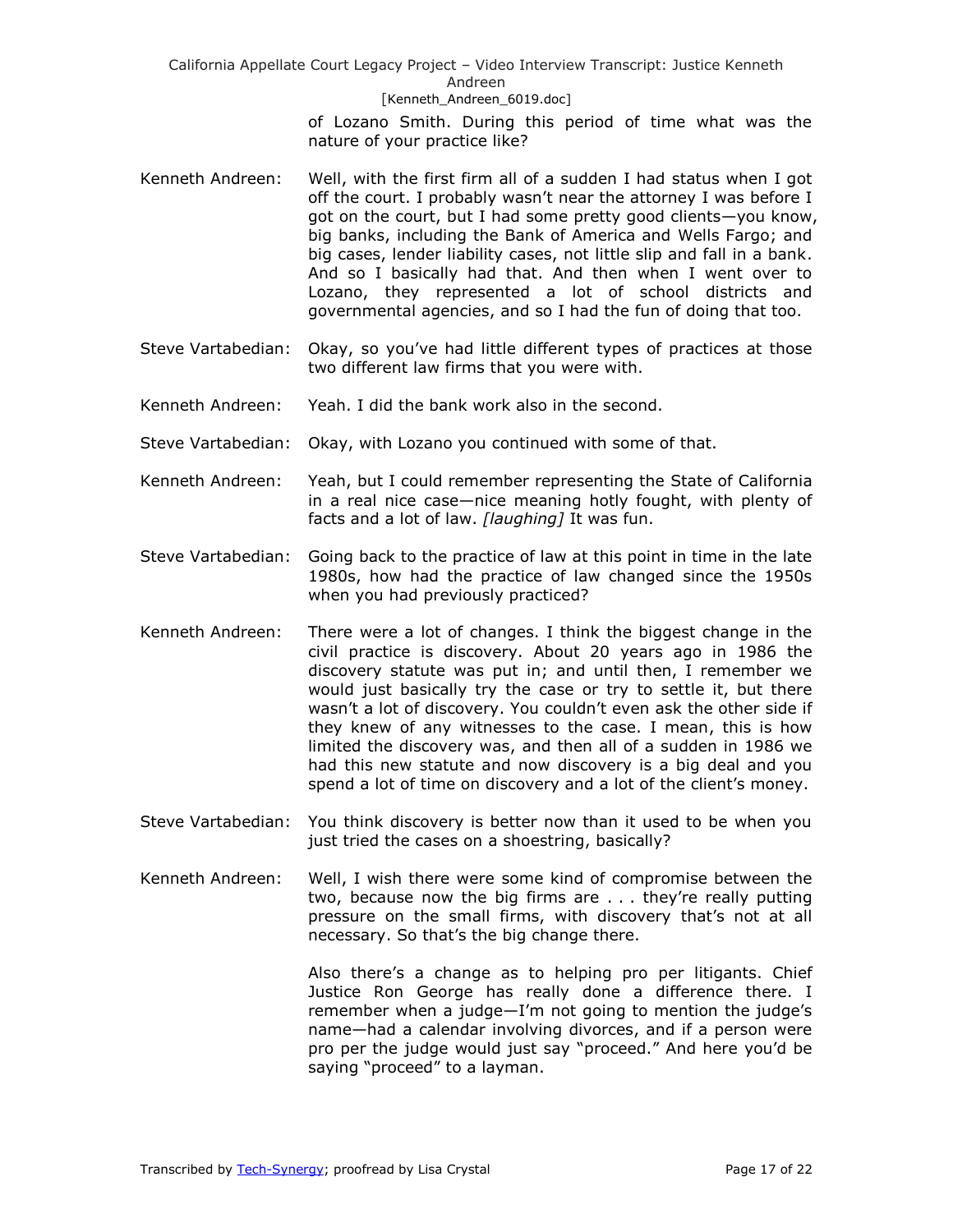California Appellate Court Legacy Project – Video Interview Transcript: Justice Kenneth Andreen

#### [Kenneth Andreen 6019.doc]

Now, you know, we kind of lead them through. We're worried that we're going to miss some assets, because very often both sides are pro per. And it's a terrible responsibility, but we owe that to the litigants. The court should not run for the attorneys; the court should run for the people. And so now what else could . . .

We've already mentioned the changes in the criminal court law. I guess that's about it. Well, another thing in divorces is that it started in 1970. We no longer looked at fault—just whether or not there were irreconcilable differences that are causing a breakdown in the marriage. Before that you tried to prove the other person was worse than you and the judge would actually say 60 percent of the community property goes to one person and 40 percent to the other, or two-thirds and one-third. It sounds ridiculous now, but that's the way it was until that statute came through. And the child custody . . . we didn't have modern views on people.

### (00:49:51)

And I can remember judges deciding child custody based upon what some . . . which of the two parties had an extramarital affair after the separation and outside the presence of the children; and that was enough to give the custody of the children to the other side, irrespective of whether that other side was a better parent or warm. And we finally realize that adults do have sexual needs and they're going to meet them, and as long as the kids aren't involved there's no reason to decide a child custody issue on that basis.

- Steve Vartabedian: We're talking about family law, and there certainly has been a sea change in the area of family law. And I don't even think about it because I started practicing . . . I was admitted in 1975, and it was all the no-fault dissolution and all these things that you bring up. My, there certainly has been a change for the better—not a lot of time spent in court on items that are totally unnecessary.
- Kenneth Andreen: Yeah. And the big change has been we used to have investigators. An investigator would try to find one of the people in bed with somebody else; and now you have accountants and they're trying to determine the value of the business or a pension plan or something like that. So it's entirely different.
- Steve Vartabedian: So, let's go on to about 1993. And at this time, as I understand it, that's about the time you made the move from the valley over to the central coast, if I'm correct.

Kenneth Andreen: Yes.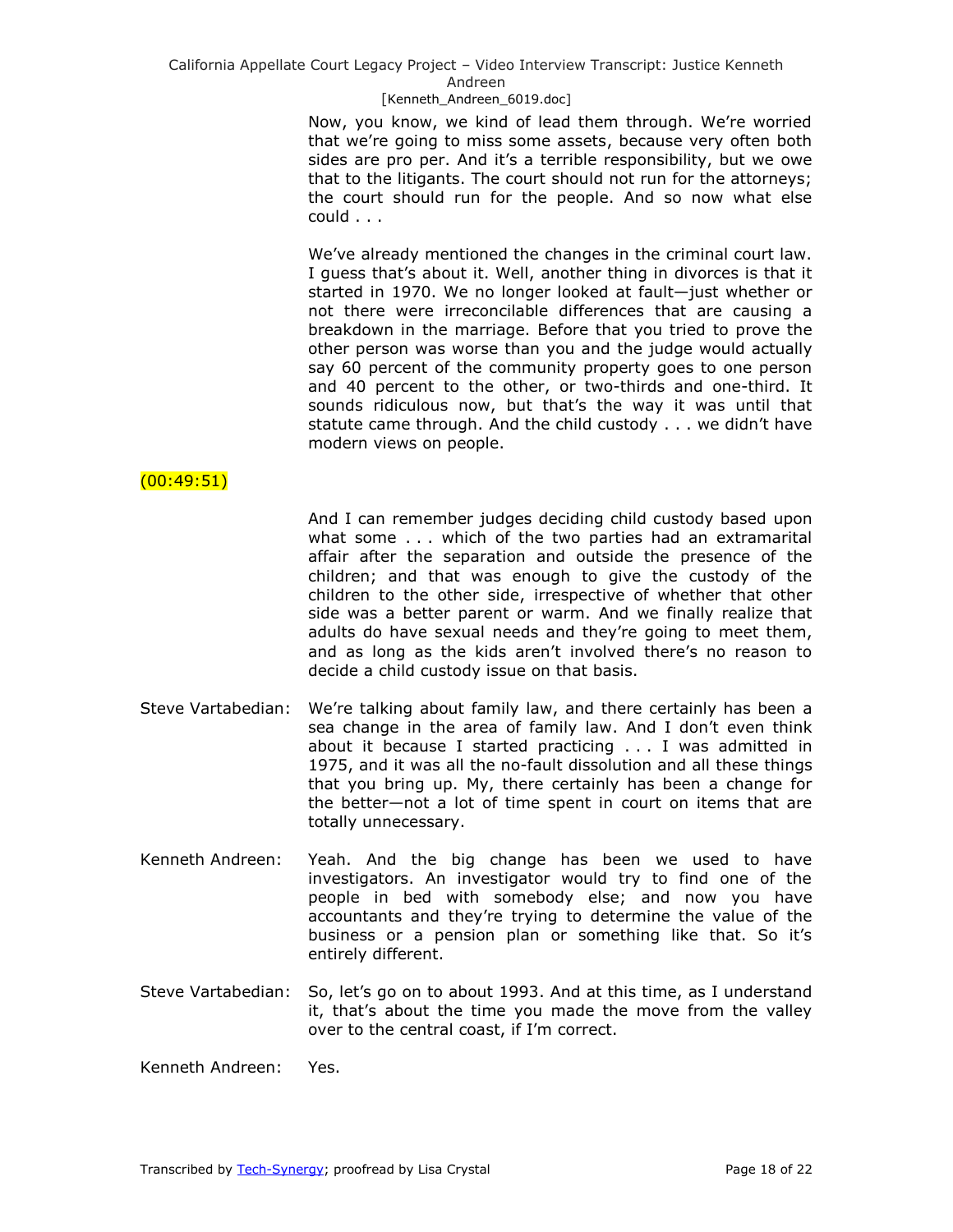- Steve Vartabedian: But before anyone assumes that you were ready to leave the law for a life of pure leisure, you took judicial assignment in San Luis Obispo County Superior Court. Now, tell us a little bit about that period of your time.
- Kenneth Andreen: We moved over there basically for a change from the valley. I really enjoyed the valley; the valley treated me very well. But we decided to move over to the coast; and they were short a judge in San Luis Obispo County. And so I have forgotten how long now, but about seven years, I had continuous assignments there. I would get a six-month assignment, and then when that one ran out they would give another six-month assignment. And of course I would take a vacation in that time. But I had my own courtroom, my own staff, and a lot of fun.

It was a trial court judge, superior court. And the attorneys over there are competent, and so I enjoyed it very much. Later, the Legislature created a new judgeship and a judge was appointed by the Governor and then I was out of a job. *[laughing]* So then I started moving around the state taking assignments.

- Steve Vartabedian: Presently I understand you're living in the state of Maryland, but coming back to California on your judicial assignments; as you say, you continue with those. How is that working out for you? That's a lot of travel, isn't it?
- Kenneth Andreen: Yes it is, but another judge and I who is also retired and from San Luis Obispo County, we share a court in San Bernardino County. We have the same courtroom, the same staff. And he's there two months and then I'm there for two months, and then he's there for two months and then I; and so we trade off. And I don't know whether that will continue. They seem to like us, and if the Chief Justice keeps appointing us, we're ready to do that for a long time.
- Steve Vartabedian: It sounds like you have the energy to continue; that's tremendous.
- Kenneth Andreen: I do have the energy. I love it.
- Steve Vartabedian: Over the years—and I think you just briefly touched upon this, but I think it's important to talk about it a little bit more—that you have been an active volunteer with community organizations. In your earlier years, you served on the Fresno biracial committee and also—
- Kenneth Andreen: Can I stop about that?
- Steve Vartabedian: Let's stop right there at the biracial committee. Tell us about that.
- Kenneth Andreen: The mayor appointed us and at that time—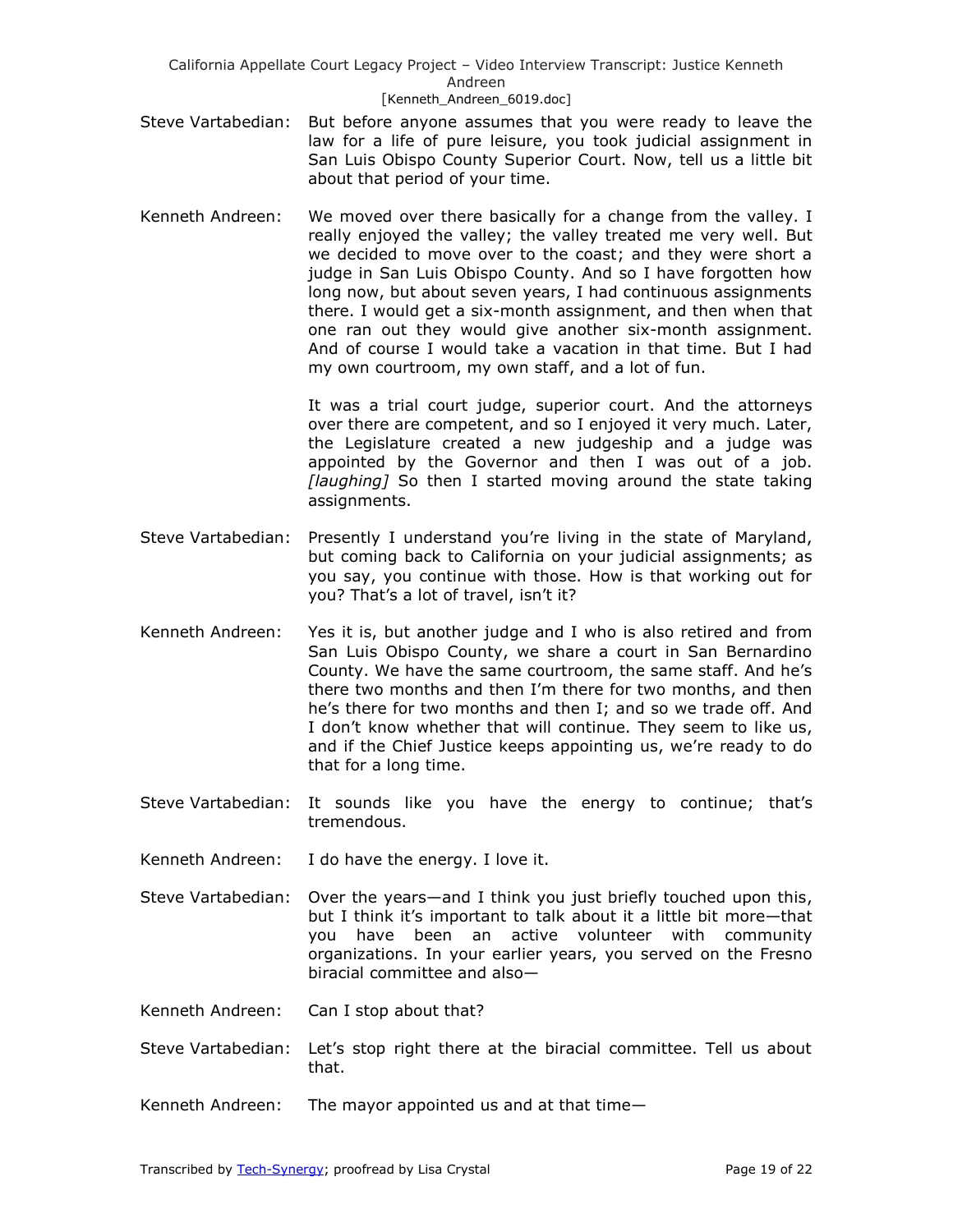- Steve Vartabedian: About what year was this?
- Kenneth Andreen: That was—I can think of it. It was the year that Kennedy was killed.
- Steve Vartabedian: So, 1962 or '63?
- Kenneth Andreen: Somewhere around there. Yeah, '62 or '63. At that time, in all of downtown Fresno, there was one black who was employed. He was employed in a cigar shop, tobacco shop. Everybody else was white or Hispanic. And we had the opportunity to change that. I called a big meeting. Hugh Goodman, a black lawyer, a very excellent lawyer, was my co-chairman. And I had this group together and we talked about it and some of them agreed that we ought to do something. And so I said okay, then, let's have a meeting next week, just at this time. And some of the people there, these were businesspeople, see: Next week? Next year! *[laughing]*

## $(00:55:13)$

But the ones who were eager, the ones who saw that we ought to be changing this, they said "sure." And so we developed a system where we would interview—we would have the labor department interview—people, and we would make sure that the people were qualified for a particular job. We would get from the employer, well, we want this; so the employer didn't have to go through a lot of people. And we changed the face of downtown Fresno. So I'm kind of proud of that.

- Steve Vartabedian: That's something to be very proud of, you know. And there were other areas that I know that you have served more recently: mental health, substance abuse, and neglected children causes. Any of these others that you'd like to talk about or that have made a particular impression upon you?
- Kenneth Andreen: No, there were a lot, and I enjoyed it. Some of it I did as a lawyer in court; and especially the mental retardation aspect of it, I did as a lawyer. Some I did as a judge. You have an obligation to your family, and I wanted to be home with my family; but at the same time I did make a lot of meetings and I did a lot of things.

Well, for instance, North Avenue Community Center was . . . they asked for an evaluation and I was appointed the chief of that. We ended up getting a new building. I found an architect who would design the building; I was then a judge. The labor unions would put all this stuff together; they put the bricks there and the electricity and the plumbing. The sheriff's office prepared the bricks. We had that building for residents.

Steve Vartabedian: This North Avenue community, tell us a little bit about that.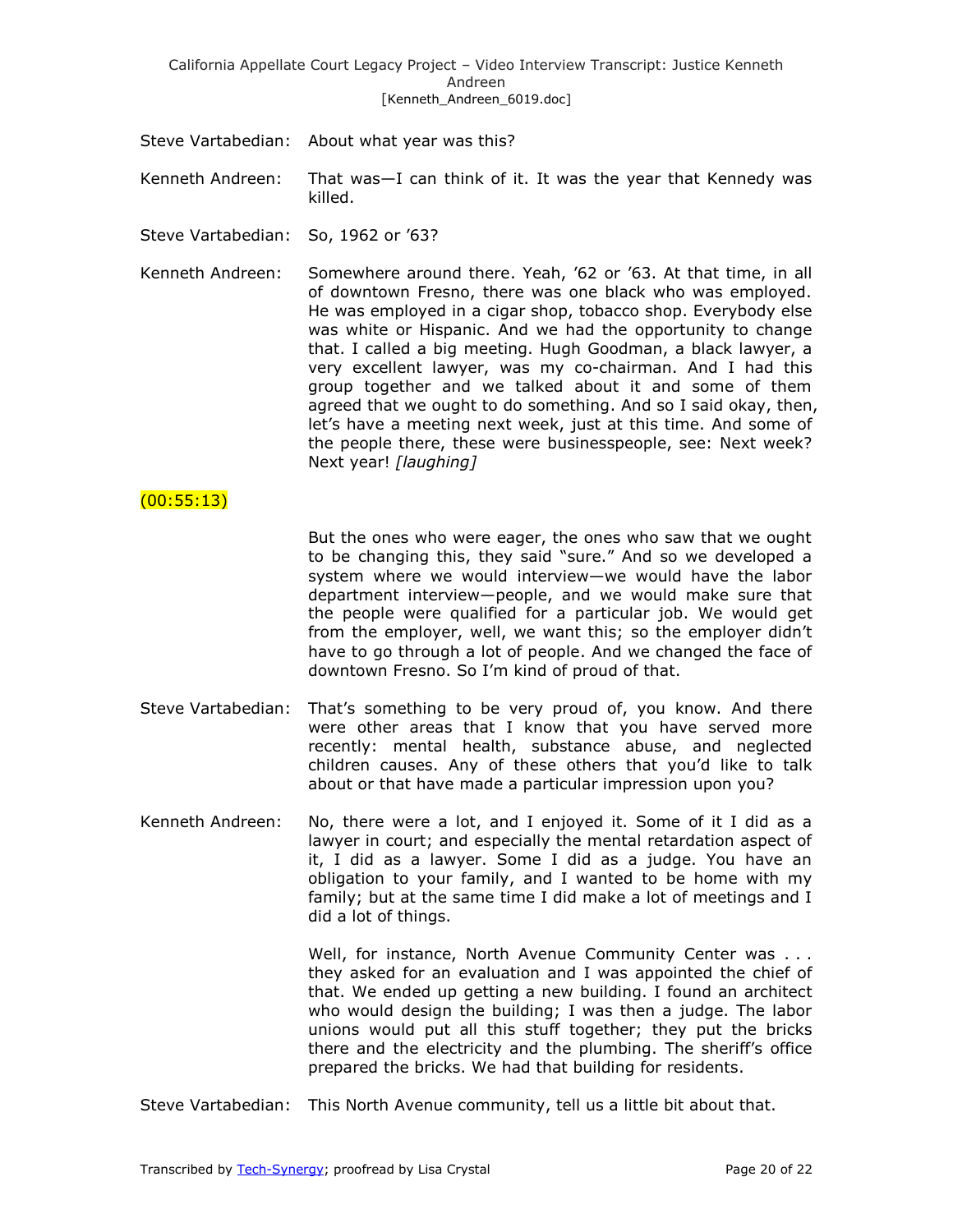- Kenneth Andreen: It was just there to help a very impoverished area. And a religious group would send in volunteers and they would do what they could to help with learning disabilities. We actually got buses down there. It was a lot of fun. And so that building I'm talking about is still there, and it's a rather effective building, I think.
- Steve Vartabedian: Your wife Patricia, herself a lawyer, likewise has been deeply involved in community activities and public service. Could you tell us a little bit about her?
- Kenneth Andreen: She's a wonderful gal. She used to work in this court; she worked for Justice Franson. And she came just to work a year, but Franson had three separate bypass operations and so she stayed for three and a half years because they were getting in new judges all the time to take his place. And that was before I came on the court. When I came on the court, she was living in San Francisco. And we have a child who now is in UCLA. And people asked me, "Well, why do you want to get involved with her-she is younger-and have a child?" But it's been so wonderful. I'm very, very happy.
- Steve Vartabedian: It looks to me like it's keeping you young, is what the effect is.
- Kenneth Andreen: It might!
- Steve Vartabedian: Any comments about any of the rest of your family? I know you have one other daughter; can you tell us a little about her?
- Kenneth Andreen: She's on the faculty of Fresno Community College.
- Steve Vartabedian: And what does she teach?
- Kenneth Andreen: She teaches respiratory therapy; she's the director of clinical teaching of that. And I spent last night at her house. She's a wonderful person.
- Steve Vartabedian: I have talked to her; she is a wonderful person. What bit of advice would you give to someone starting out as a lawyer?
- Kenneth Andreen: Not to cut corners. If you're going to take a case, do it like you were being paid by the hour and you have lots of money. I think a case worth trying is worth trying well, and I hate to see a lawyer come in and face the reality of not being able to afford a lot of time and then just not putting in that time. I think that the case shows it. Say you're a personal injury attorney on the plaintiff's side. If you get in and do a good job, pretty soon the insurance companies will know that hey, this person is somebody to work on and somebody to respect, and to settle with.

## $(00:59:56)$